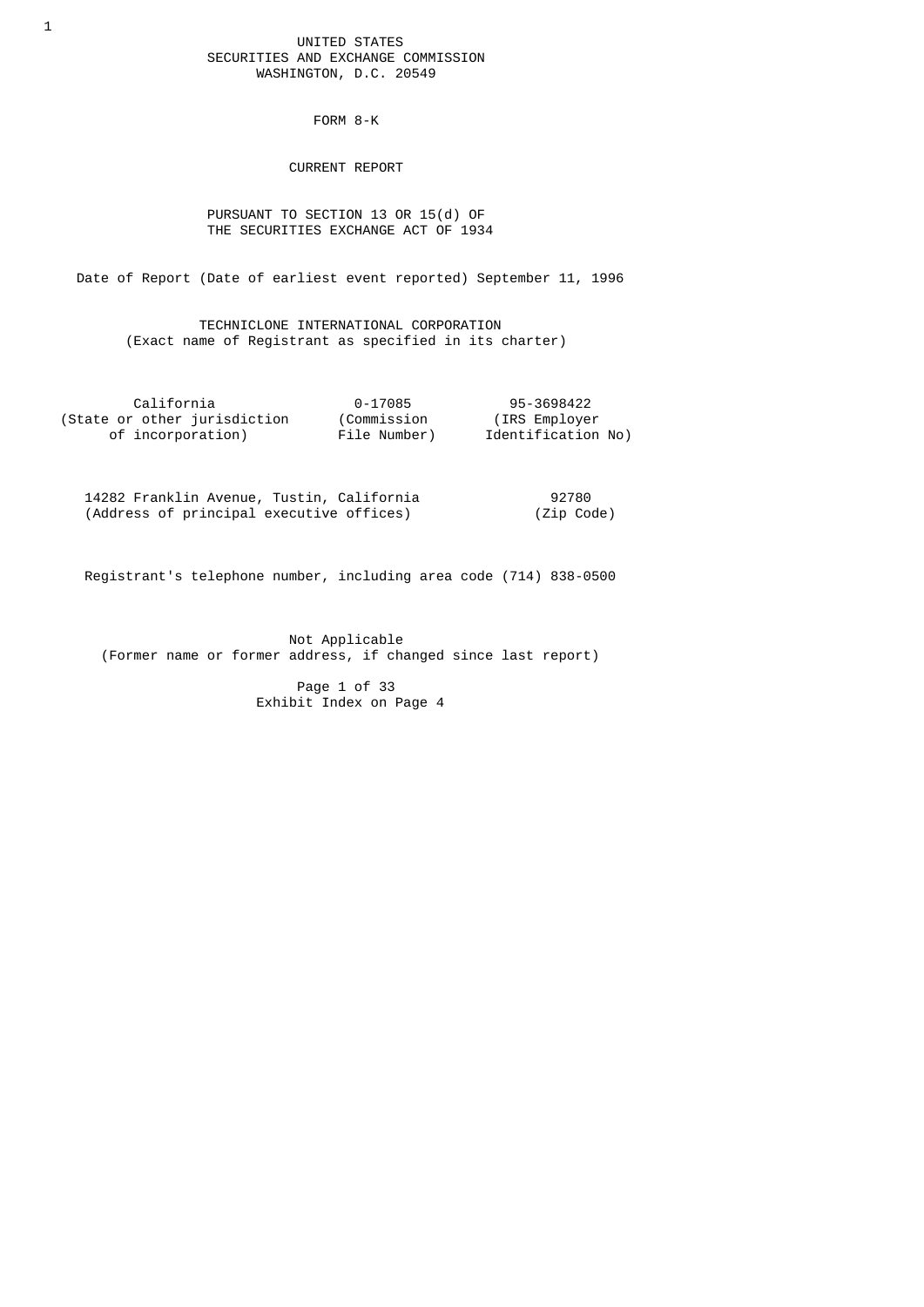# ITEM 5. OTHER EVENTS

 $\mathfrak{p}$ 

 On September 11, 1996, the Company entered into a Purchase Agreement for Real Property and Escrow Instructions dated as of September 11, 1996 with TR KOLL TUSTIN TECH CORP. ("Koll"). Under the terms of the agreement, the Company agreed to purchase from Koll land and a building located at 14272 Franklin Avenue, Tustin, California 92780 for the purchase price of \$1,524,663. This 24,201 square foot building is adjacent to the Company's existing building which was purchased in April 1996. The building to be purchased is partially occupied by tenants under the terms of leasing arrangements and the balance of the building, consisting of approximately 5,000 square feet, will be occupied by the Company over the next six months to support expanded in-house research and development operations. The Company retains the option to terminate the tenant leases at the end of a two year period if needed to expand its antibody production capabilities. The Company expects to make a down payment of approximately \$500,000 towards the building purchase and to finance the balance under the terms of a mortgage loan currently being negotiated. The closing of the transaction is expected to take place on or before October 15, 1996.

### ITEM 7. EXHIBITS

#### EXHIBIT NO. DESCRIPTION

10.1 Purchase Agreement for Real Property and Escrow Instructions dated as of September 11, 1996 by and between TR Koll Tustin Tech Corp., an Illinois corporation, and Registrant.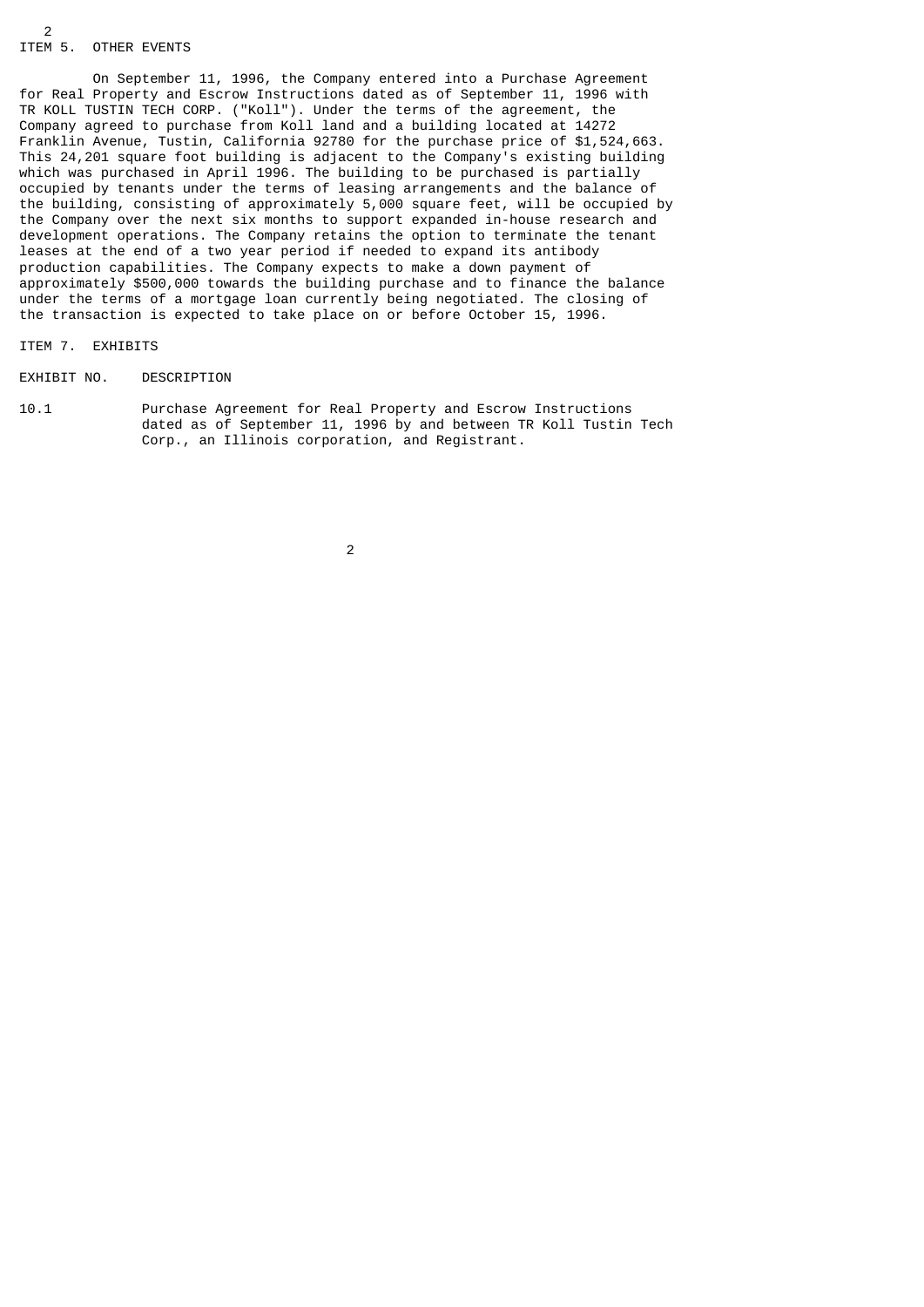# SIGNATURE

 Pursuant to the requirements of the Securities Exchange Act of 1934, the Registrant has duly caused this report to be signed on its behalf by the undersigned thereunto duly authorized.

> TECHNICLONE INTERNATIONAL CORPORATION

Date: September 11, 1996 By: /s/ R.C. SHEPARD ------------------------------- R.C. Shepard Assistant Secretary

 $\sim$  3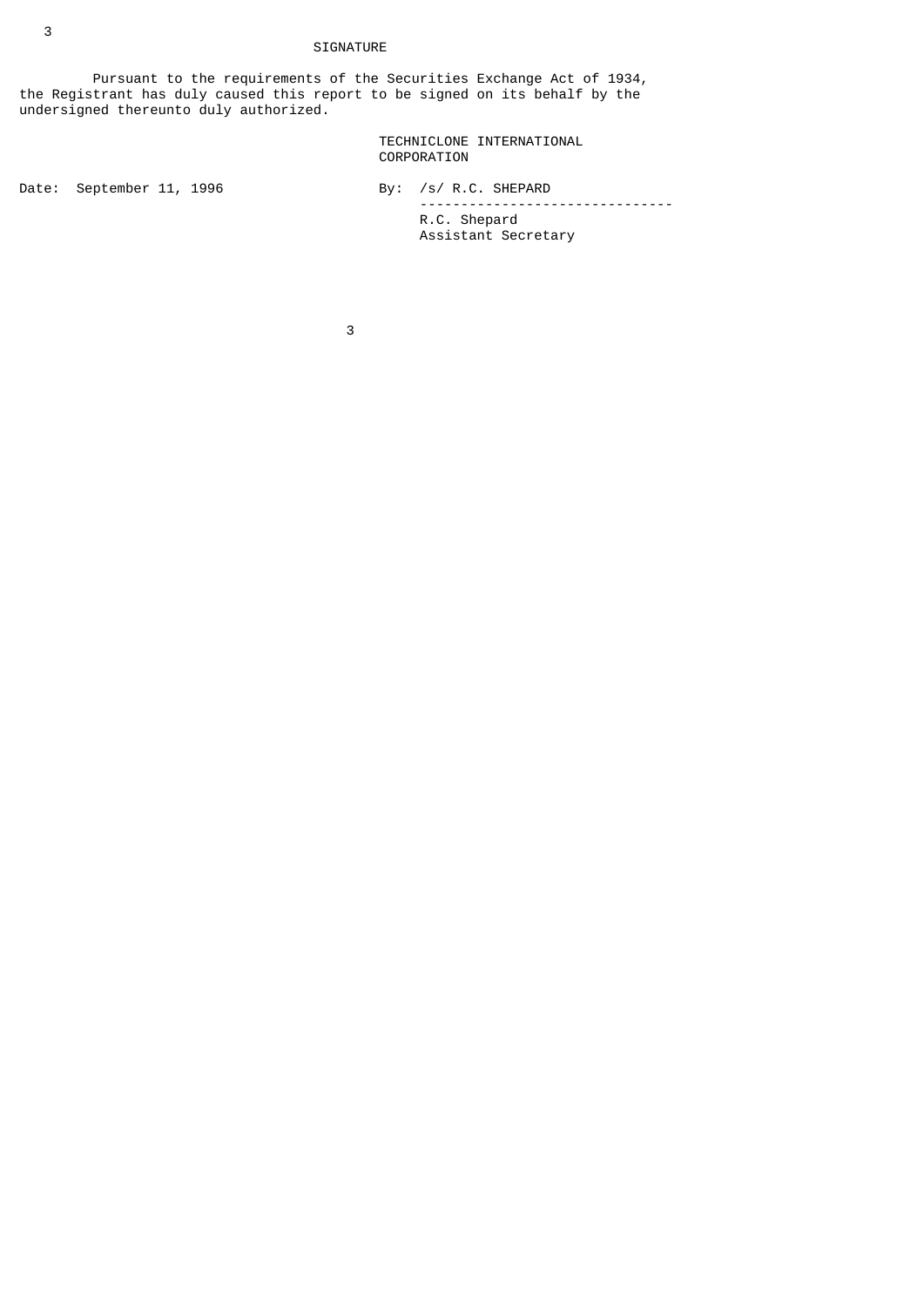| EXHIBIT NO. | DESCRIPTION |
|-------------|-------------|
| -------     |             |

 SEQUENTIAL PAGE NO. - ----------- ----------- ----------

 $10.1$ 10.1 Purchase Agreement for Real Property 5 and Escrow Instructions dated as of September 11, 1996 by and between TR Koll Tustin Tech Corp., an Illinois corporation, and Registrant.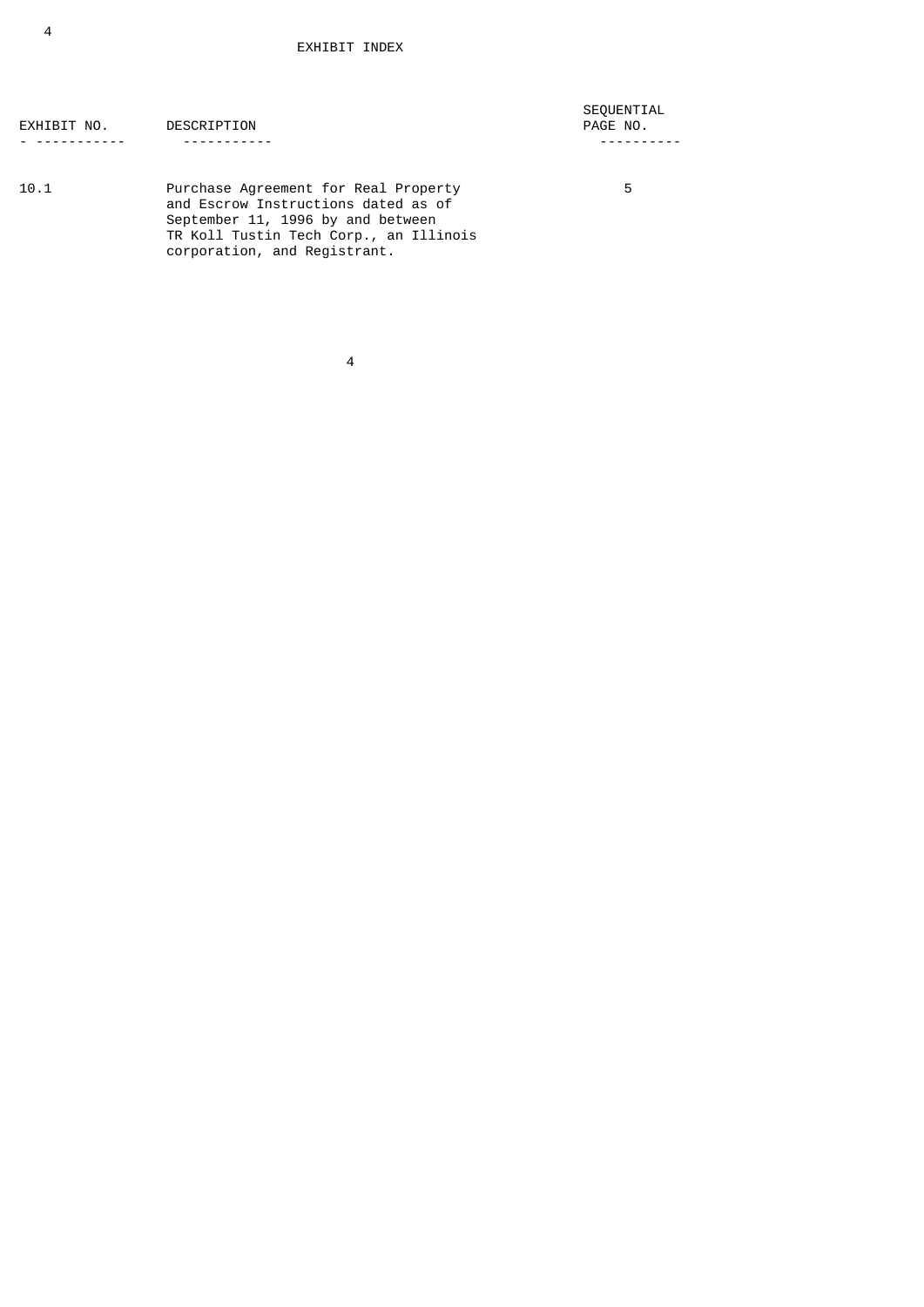### PURCHASE AGREEMENT FOR REAL PROPERTY AND ESCROW INSTRUCTIONS

 This Purchase Agreement for Real Property and Escrow Instructions ("AGREEMENT") is entered into by and between TR KOLL TUSTIN TECH CORP., an Illinois corporation, ("SELLER"), and TECHNICLONE INTERNATIONAL CORPORATION, a California corporation ("BUYER").

 1. PURCHASE OF PROPERTY. Seller is the owner of that certain Property (as described in Paragraph 2.1). Seller hereby agrees to sell to Buyer and Buyer hereby agrees to purchase from Seller, the Property in consideration for the payment of the Purchase Price (as described in Paragraph 2.4), together with the respective promises of the parties set forth in this Agreement.

2. BASIC TERMS AND DEFINITIONS.

 2.1 PROPERTY. The term "PROPERTY" shall refer to an industrial building comprised of approximately 24,201 square feet of industrial space including: (i) the land ("LAND") together with all improvements, fixtures and equipment located on the Land, including the building commonly referred to as 14272 Franklin Avenue, Tustin, California ("BUILDING"), as more particularly described on the attached Exhibit "A" (excluding, however, any fixtures or equipment owned by tenants of the Building or any property manager), (ii) whatever rights Seller has in any easements, rights of way, development rights, and real property rights appurtenant to the Land, to the extent they are assignable (collectively, "REAL PROPERTY RIGHTS"), (iii) whatever rights Seller has in, Licenses and Permits (as defined in Paragraph 15) and (iv) any personal property owned by Landlord, located on the Land, and used solely in connection therewith ("PERSONAL PROPERTY"). Notwithstanding anything to the contrary contained in this Agreement, Seller is not transferring any rights in the name "Koll" or "Koll Investment Management" nor shall Buyer have any rights to use the name "Koll" or "Koll Investment Management" with regard to the Property or otherwise.

> 2.2 BUYER. Techniclone International Corporation, a California corporation, whose address is 14282 Franklin Avenue, Tustin, California 92780, Attention: William Bix Moding; Telephone (714) 838-0500; Telecopier: (714) 838-5817.

 2.3 SELLER. TR Koll Tustin Tech Corp., whose address is c/o The Koll Company, 4343 Von Karman Avenue, Newport Beach, California 92660-2083, Attention: Mark Buchanan; Telephone: (714) 852-5252; Telecopier: (714) 250-6055.

> 2.4 PURCHASE PRICE. The purchase price shall be One Million Five Hundred Twenty Four Thousand Six Hundred Sixty Three Dollars (\$1,524,663.00) ("PURCHASE PRICE").

the contract of the contract of the contract of the contract of the contract of the contract of the contract o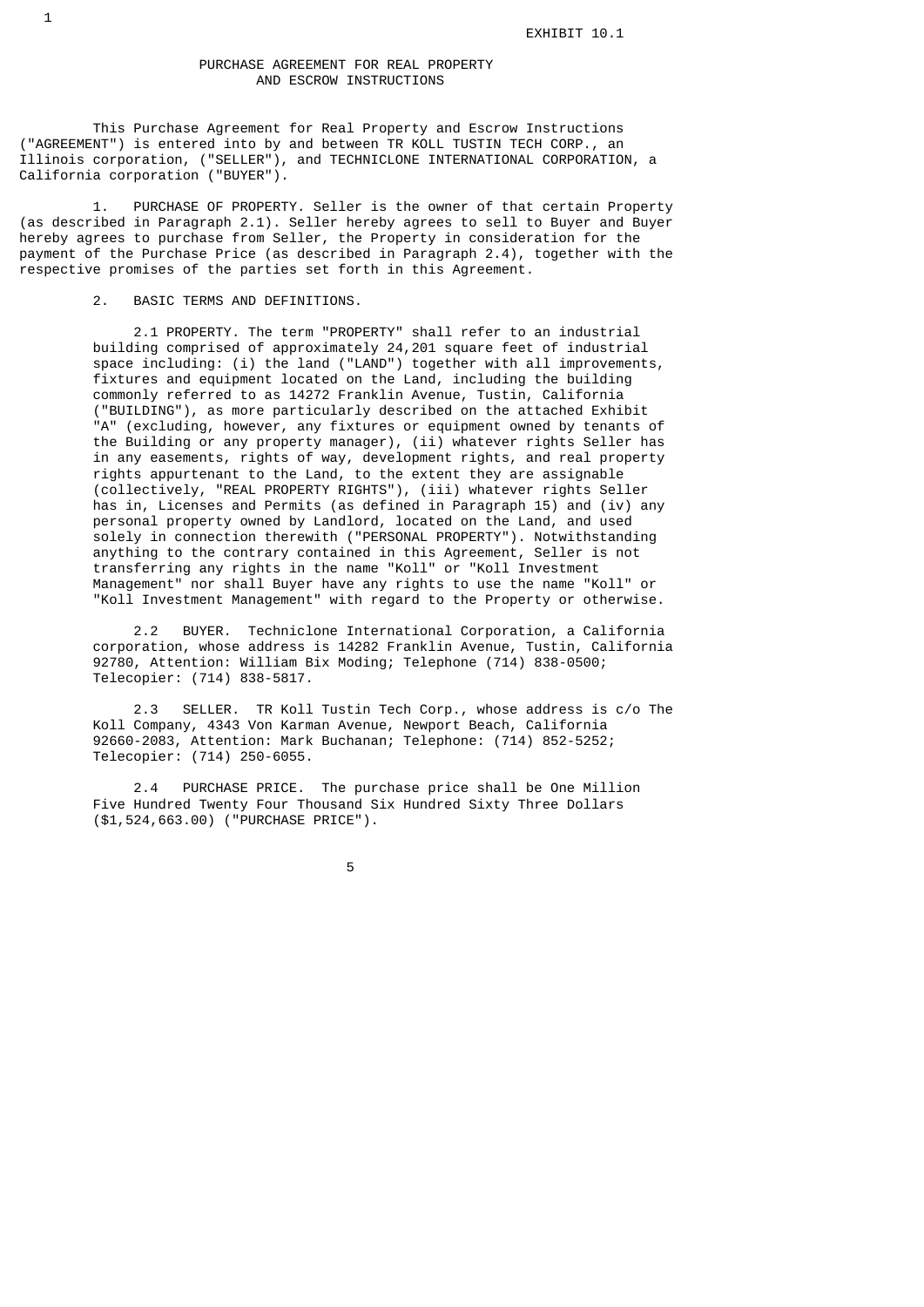(a) THE DEPOSIT. A cashier's or certified check in the amount of Twenty Thousand Dollars (\$20,000) (the "DEPOSIT") shall be delivered to Escrow Holder by Buyer upon execution of this Agreement as a condition to the "OPENING OF ESCROW" as provided in Paragraph 9. Escrow Holder shall place the Deposit in an interest-bearing account and all earned interest shall accrue to the Buyer's benefit, unless Seller is entitled to the Deposit as liquidated damages under Paragraph 8.5, in which event the interest shall accrue to Seller's benefit. For purposes of this Agreement, any accrued interest shall be deemed part of the "DEPOSIT". The Deposit shall be applied toward the Purchase Price at Closing (as hereinafter defined).

 (b) BUYER'S CASH AT CLOSING. The balance of the Purchase Price less the amount of the Deposit, plus any other amounts to be paid by Buyer under this Agreement, shall be delivered to Escrow Holder by Buyer as provided in Paragraph 7.3.

 2.6 EFFECTIVE DATE. The effective date of this Agreement shall be the date on which both Buyer and Seller execute the Agreement ("EFFECTIVE DATE").

 2.7 CLOSING DATE. The consummation of the transaction intended by this Agreement (the "CLOSING") shall occur on or before OCTOBER 15, 1996 ("CLOSING DATE"), unless extended by mutual written agreement.

2.8 ESCROW. Escrow Number **at the Escrow Holder** which shall be opened as provided in Paragraph 9.

 2.9 ESCROW HOLDER. Chicago Title Insurance Company ("TITLE COMPANY"), whose address is: 16969 Von Karman, 2nd Floor, Irvine, California 92714, Escrow Officer: Lorri Beasley, Telephone: (714) 263-2544, Direct Telecopier: (714) 752-8043

 2.10 PERMITTED EXCEPTIONS. Any exceptions to title shown on the Title Commitment to which Buyer does not object within the time periods provided in Paragraph 3 below shall be "PERMITTED EXCEPTIONS" for purposes of this Agreement, as more specifically provided below in said Paragraph 3.

 2.11 TITLE COMMITMENT. A current commitment for an Owner's Protection Policy of Title Insurance for the Property issued by the Title Company in the full amount of the Purchase Price, showing Seller as owner of the Property in fee simple and Buyer as the proposed insured.

 2.12 TITLE POLICY. Subject to the provisions of Paragraph 9.5 below relating to costs, a CLTA Owners Protection Policy of Title Insurance issued by Chicago Title Insurance Company ("TITLE COMPANY"), in the amount of the Purchase Price, subject to the Permitted Exceptions.

 $\sim$  6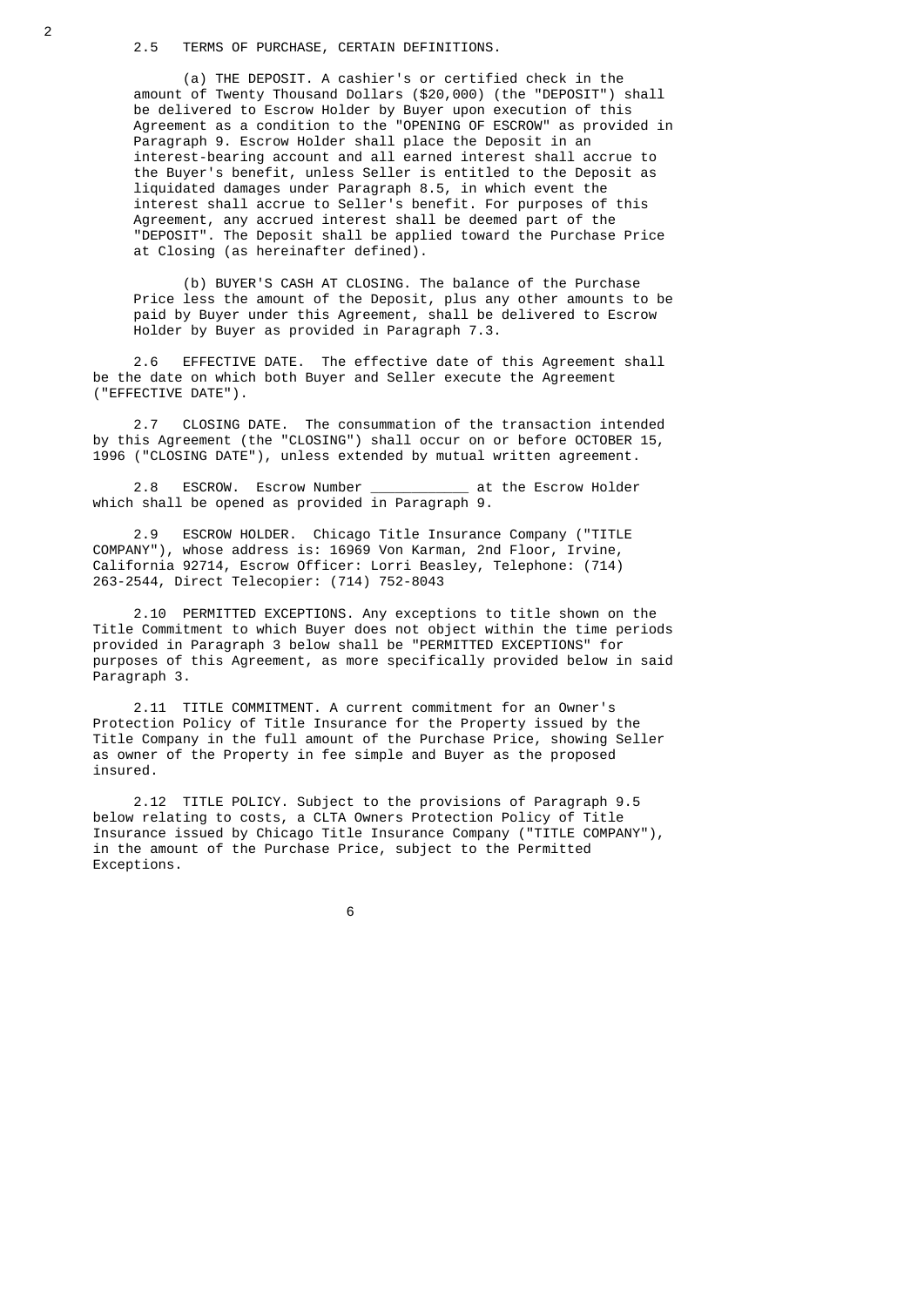3. TITLE. Not later than fifteen (15) days following the Effective Date, Seller shall deliver the Title Commitment to Buyer, together with legible copies of all documents and instruments of record reflected therein. If Buyer objects to any exceptions to title shown in the Title Commitment, other than the standard preprinted exceptions, any matters relating to the acts of Buyer or those claiming by, through or under Buyer, or liens or encumbrances of a definite or ascertainable amount (which Seller hereby agrees to release on or before the Closing Date, utilizing the sale proceeds at Closing at Seller's election), then Buyer shall give Seller notice of such objection no later than fifteen (15) days following Buyer's receipt of the Title Commitment. Any exceptions to title shown on the Title Commitment to which Buyer does not so object shall be "PERMITTED EXCEPTIONS" for purposes of this Agreement. If the Title Commitment discloses exceptions to title to which Buyer has so objected, then Seller shall, at its option, have up to the Closing Date (but in no event less than ten (10) days from the date of Buyer's notice of objection) to have such exceptions removed from the Title Commitment (or to have the Title Company commit to insure over such unpermitted exceptions by endorsement reasonably acceptable to Buyer) and provide evidence thereof to Buyer. If Seller fails to have such unpermitted exceptions removed (or insured over as provided above), then Buyer may elect, as its sole remedy, by notice to Seller given within two (2) days following expiration of the aforesaid cure period granted to Seller to (i) terminate this Agreement (in which event the Deposit promptly shall be returned to Buyer), or (ii) accept title subject to such unpermitted exceptions without reduction in the Purchase Price. If Buyer does not elect to terminate this Agreement within the time period provided above, then Buyer shall be deemed to have waived its objection to such unpermitted exceptions and to have elected to accept title to the Property subject to such unpermitted exceptions (and such unpermitted exceptions shall be deemed "PERMITTED EXCEPTIONS" for purposes of this Agreement). On the Closing Date, Seller shall, at Seller's sole cost and expense, cause the Title Company to issue the Title Policy in the amount of the Purchase Price pursuant to and in accordance with the Title Commitment insuring fee simple title in Buyer as of the Closing Date.

3

 4. DELIVERY OF DOCUMENTS. No later than five (5) days following the Effective Date, Seller shall deliver to Buyer copies of all building permits, certificates of occupancy and other governmental licenses, permits, notices, approvals, plans, parcel maps, specifications, soil, compaction, engineering or environmental reports, studies, tests, financial reports or other historical operating information relating to the Property which are in the possession of Seller.

 5. CONDITIONS PRECEDENT TO BUYER'S PERFORMANCE. Buyer's obligation to purchase the Property is subject to the satisfaction or waiver of all the conditions set forth below (which are for Buyer's benefit) within the time periods specified:

> 5.1 TITLE. Buyer's review and approval of the Title Commitment and related documents and instruments of record pursuant to the terms of Paragraph 3.

 5.2 INSPECTION. Buyer shall have until September 20, 1996 to inspect and approve all aspects of the Property, including arranging financing, ("DUE DILIGENCE PERIOD").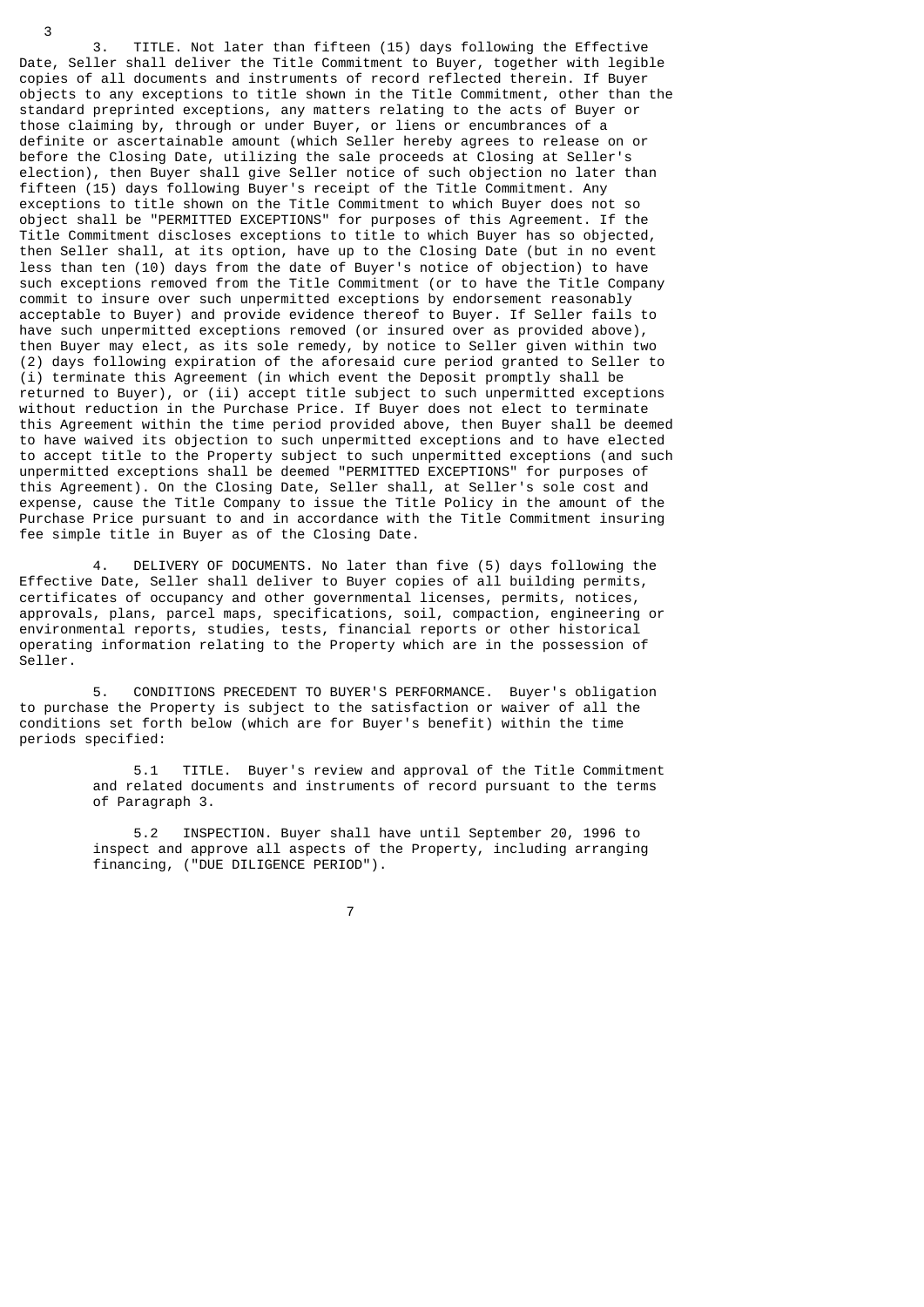5.3 REPRESENTATIONS AND WARRANTIES. All of Seller's Representations and Warranties shall be true in all material respects as of Closing or qualified as provided in Paragraph 11.

 5.4 DELIVERY OF DOCUMENTS. Seller shall have signed, acknowledged and timely delivered all documents and instruments to Escrow Holder as required by Paragraph 7 below and shall have performed the obligations of Seller hereunder in all material respects.

 If any condition precedent to closing set forth in this paragraph has not been satisfied by Seller or waived by Buyer on or before the respective dates set forth above (each an "EXPIRATION DATE"), then Buyer may, at its option, terminate this Agreement by notice to Seller delivered on or before such Expiration Date, in which event the Deposit shall promptly be returned to Buyer; provided that if Buyer fails to give such notice of termination to Seller prior to such Expiration Date, then Buyer shall be deemed to have elected to terminate this Agreement and this Agreement shall be of no further force or effect.

 6. CONDITIONS PRECEDENT TO SELLER'S PERFORMANCE. Seller's obligation to sell the Property is subject to the satisfaction (or waiver) of all conditions set forth below (which are for Seller's benefit) within the time periods specified.

> 6.1 PERFORMANCE OF COVENANTS. Buyer shall have timely performed all of its covenants under this Agreement.

 6.2 REPRESENTATIONS AND WARRANTIES. All of Buyer's Representations and Warranties provided in Paragraph 11 shall be true in all material respects as of Closing.

 6.3 DELIVERY OF DOCUMENTS. Buyer shall have signed, acknowledged and timely delivered all documents, monies, and instruments to Escrow Holder as required by Paragraph 8.

 6.4 OPENING OF ESCROW. Escrow shall have opened (as provided in Paragraph 9) by no later than September 11, 1996.

7. CLOSING.

 $\overline{A}$ 

7.1 THE CLOSING.

 (a) The Closing shall occur by no later than 2:00 p.m on the Closing Date.

 (b) The terms "CLOSE OF ESCROW" and/or "CLOSING" are used in this Agreement to mean the time the Grant Deed is filed of record by the Escrow Holder in the Office of the County Recorder of Orange County, California. The term "CLOSING DATE" is used in this Agreement to mean the day that Grant Deed is so filed of record.

en andere andere andere andere andere andere andere andere andere andere andere andere andere andere andere a<br>Bestehende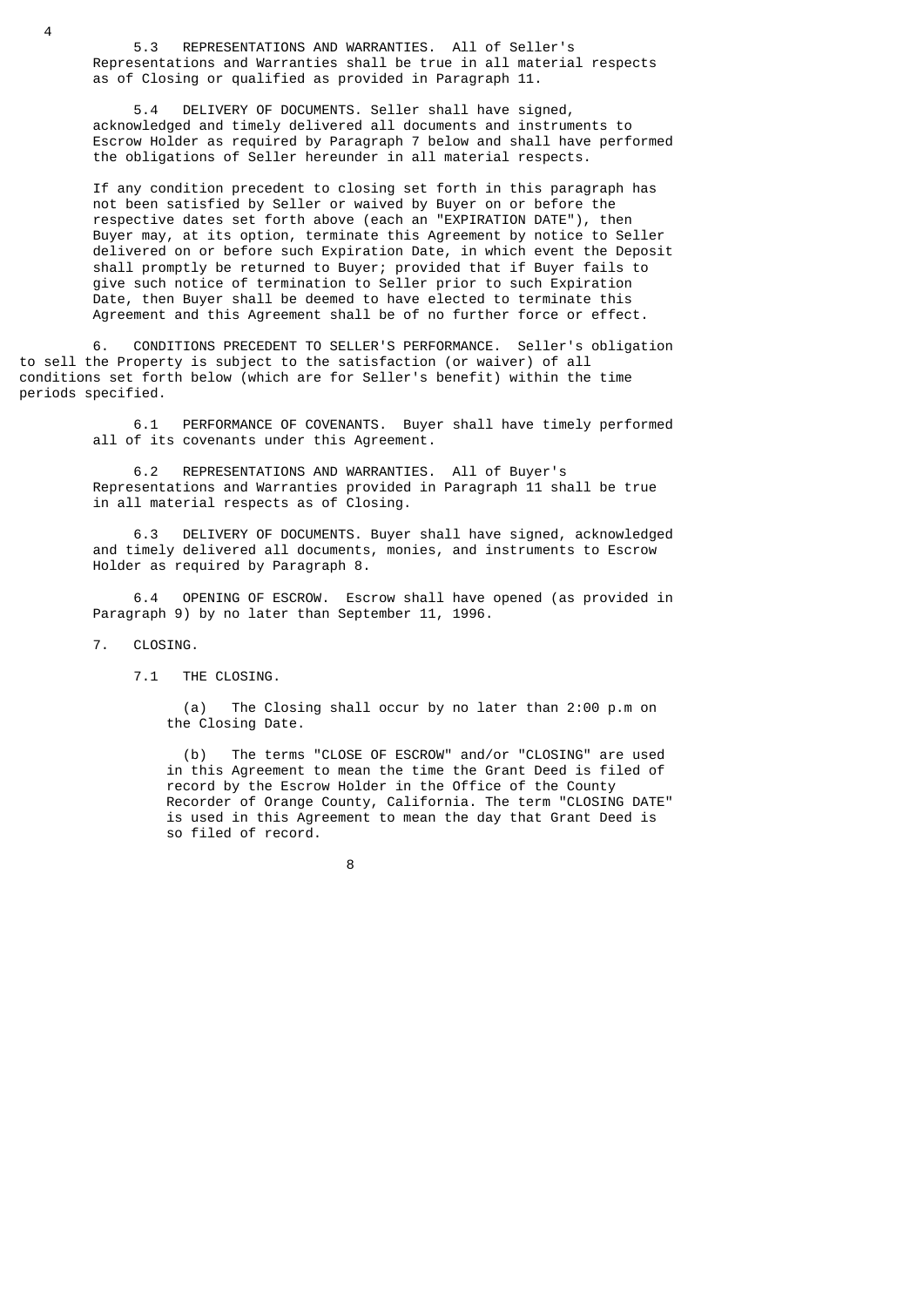(c) The occurrence of the Closing shall constitute Buyer's and Seller's agreement that all of the conditions precedent to their respective obligations to perform have been satisfied or waived.

 7.2 SELLER'S CLOSING OBLIGATIONS. On or before 12:00 noon on the last business day immediately before the Closing Date, Seller shall deliver to Escrow Holder:

> (a) A Grant Deed in the form attached as Exhibit "B" (Grant Deed), signed by Seller and acknowledged, conveying the Land to Buyer;

 (b) A General Assignment in the form attached as Exhibit "C" (General Assignment), signed by Seller;

 (c) A certificate of non-foreign status in the form attached as Exhibit "D" (Non-Foreign Certificate), signed by Seller; and

 (d) A Bill of Sale in the form attached as Exhibit "E" (Bill of Sale), signed by Seller;

 (e) An Assignment of Leases in the form attached as Exhibit "F" (Assignment), signed by Seller;

 (f) Three (3) copies of a Closing Statement (Closing Statement) which reflects the amounts to be paid pursuant to Paragraph 2.5(b), signed by Seller;

 (g) A California Franchise Tax Board Form 590 RE executed by Seller (or such other evidence as may be required by the Title Company that the sale of the Property is not subject to tax withholding under applicable California law); and

 (h) Any additional instruments (signed by Seller and acknowledged, if appropriate) as may be necessary to comply with this Agreement.

 7.3 BUYER'S CLOSING OBLIGATIONS. On or before 12:00 noon on the last business day immediately before the Closing Date, Buyer shall deliver to Escrow Holder;

> (a) Cash equal to that amount provided for in Paragraph  $2.5(b)$ . The cash must be by direct deposit or by wire transfer of immediately available United States funds actually made in Escrow Holder's depository bank account by 12:00 noon on or before the last business day immediately before the Closing Date;

> > (b) The Assignment, signed by Buyer;

 (c) The General Assignment (or counterpart), signed by Buyer;

 (d) Three (3) copies of the Closing Statement which reflects the amounts to be paid pursuant to Paragraph 2.5(b), signed by Buyer; and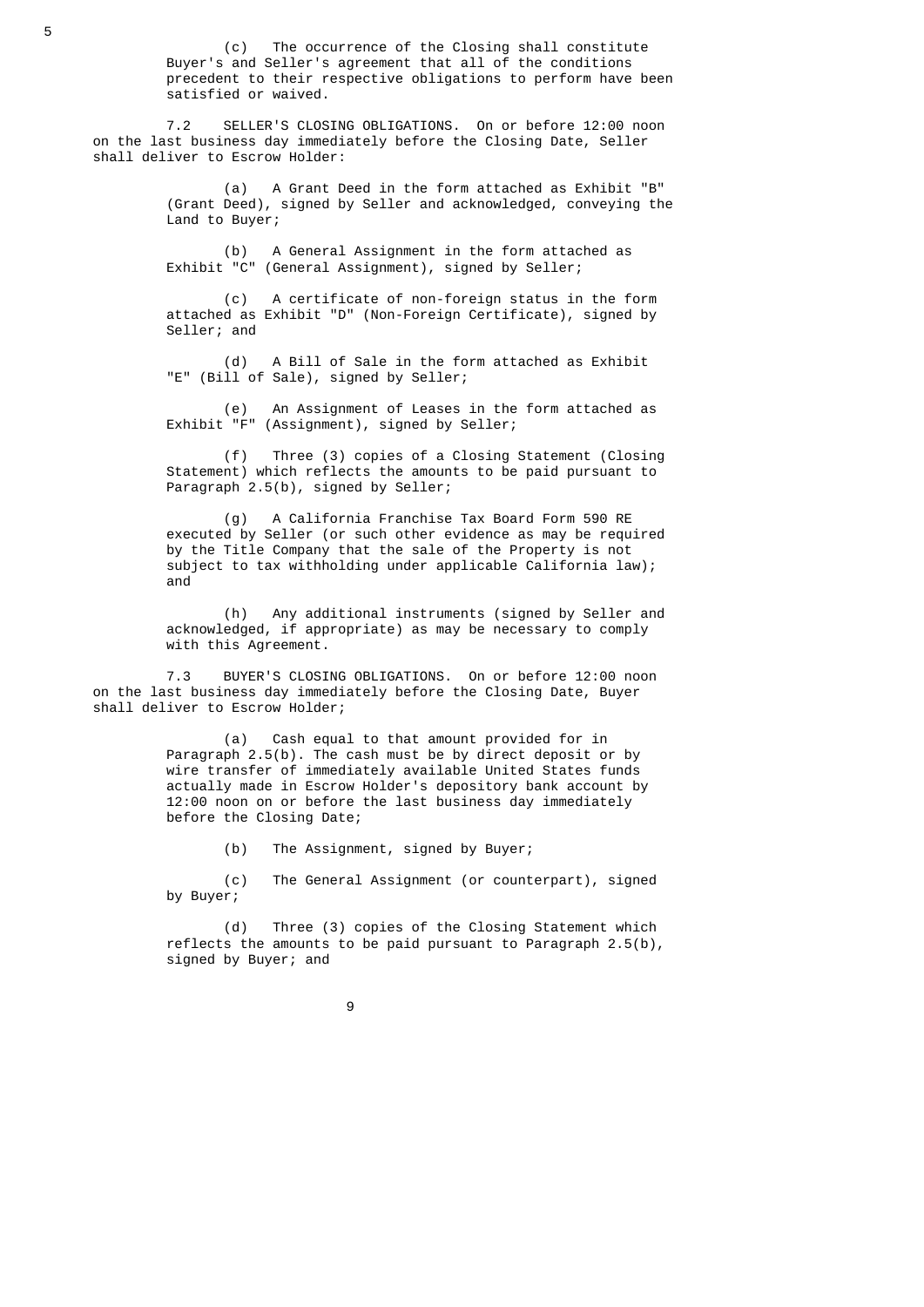(e) Any additional funds and/or instruments (signed by Buyer and acknowledged, if appropriate) as may be necessary to comply with this Agreement, including without limitation, a Statement(s) of Identification and a Preliminary Change of Ownership.

 7.4 TITLE POLICY. If Buyer desires any special endorsements to the coverage provided by the Title Policy (including, without limitation, extended coverage), then Buyer shall obtain and pay for these endorsements and coverage, including any survey costs; and obtaining such endorsements shall not be a condition of Closing. The issuance of the endorsements and/or coverage shall not delay the Closing. The issuance of the Title Policy shall be in lieu of any express or implied warranty of Seller concerning title to the Property (other than any warranty set forth in the Grant Deed), and Buyer agrees that its only remedy for damages incurred by reason of any defect in the title shall be against only the Title Company (except with respect to any violation of a warranty in the Grant Deed).

### 8. TERMINATION OF THIS AGREEMENT.

 8.1 FAILURE TO CLOSE BY CLOSING DATE. If the Escrow fails to close as of 2:00 p.m. on the Closing Date, then this Agreement and Escrow shall automatically terminate and cancel without further action by Escrow Holder or any party (unless the failure to close is a result of Seller's default) and notwithstanding any provision contained in Escrow Holder's general provisions, and the Deposit shall be disbursed to the party entitled thereto pursuant to the terms of this Agreement.

 8.2 FAILURE OF A CONDITION. Except in those instances where the Escrow automatically terminates under the terms of this Agreement, if any condition is not satisfied or waived within the time period and in the manner set forth in this Agreement, then the party for whose benefit the condition exists (as provided in Paragraphs 5 and 6 of this Agreement) may terminate this Agreement by delivering written notice to the other party and to Escrow Holder after the end of the applicable time period.

> 8.3 CONSEQUENCES. If this Agreement terminates (or is properly terminated by either party) as specifically provided by its terms, then each of the following shall occur: Escrow shall be deemed automatically canceled regardless of whether cancellation instructions are signed; neither party shall have any further obligation to the other under this Agreement (except for breach of this Agreement as those remedies may be limited hereunder; and as provided under Paragraphs 12.2 and 12.3 which shall survive termination of this Agreement); all rights granted to Buyer under this Agreement and in the Property shall terminate; and, except as provided to the contrary in Paragraph 8.5 (concerning Seller's right to retain the Deposit as liquidated changes), Escrow Holder shall return all funds and documents then held in Escrow to the party depositing the same.

> 8.4 ESCROW CANCELLATION CHARGES. If Escrow fails to close because of either party's default, then the defaulting party shall be liable for all Escrow cancellation and Title Company charges. If Escrow fails to close for any other reason, then Buyer and Seller shall each pay one-half of any Escrow cancellation and Title Company charges.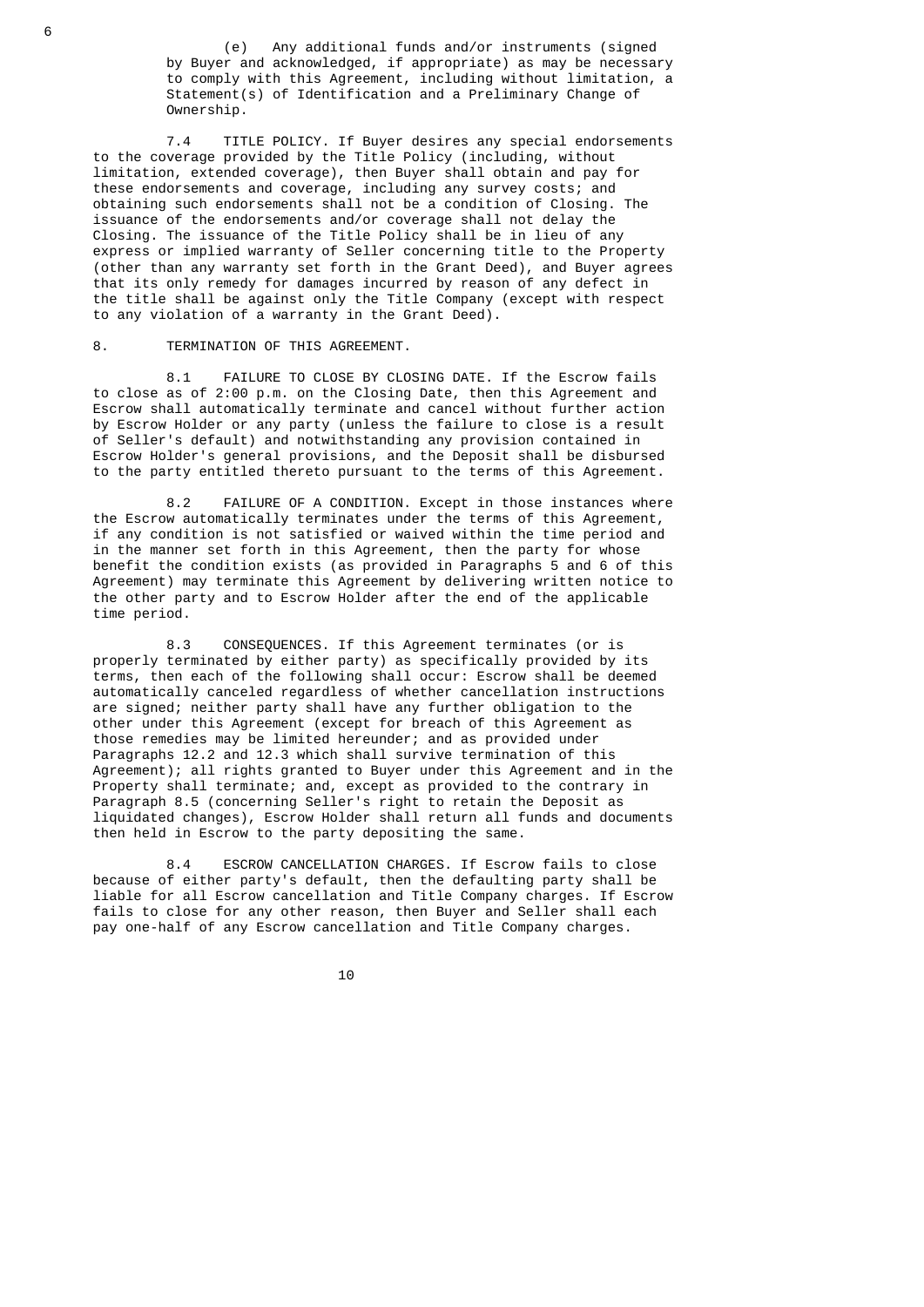8.5 LIQUIDATED DAMAGES. IF BUYER FAILS TO PURCHASE THE PROPERTY AS PROVIDED IN THIS AGREEMENT FOR ANY REASON OTHER THAN (i) SELLER'S DEFAULT AND/OR (ii) THE NONSATISFACTION OF THE CONDITIONS TO BUYER'S PERFORMANCE SET FORTH IN PARAGRAPH 5 ABOVE AND/OR (iii) AS A RESULT OF A CASUALTY OR CONDEMNATION OF THE PROPERTY ENTITLING BUYER TO TERMINATE THIS AGREEMENT PURSUANT TO THE TERMS HEREOF, THEN SELLER SHALL BE RELEASED FROM ALL OF ITS OBLIGATIONS UNDER THIS AGREEMENT, AND ESCROW HOLDER SHALL IMMEDIATELY DELIVER, DESPITE ANY INSTRUCTIONS TO THE CONTRARY, THE DEPOSIT TO SELLER, AND SELLER SHALL BE ENTITLED TO RETAIN THE DEPOSIT AS LIQUIDATED DAMAGES. SELLER AND BUYER SHALL INDEMNIFY ESCROW HOLDER FOR ANY LIABILITY, COSTS AND EXPENSES INCURRED BY ESCROW HOLDER IN THE COURSE OF ITS GOOD FAITH COMPLIANCE WITH THIS PARAGRAPH. THE PARTIES EXPRESSLY AGREE THAT IN LIGHT OF THE DIFFICULTY THE PARTIES WOULD HAVE IN DETERMINING SELLER'S ACTUAL DAMAGES THAT THE AMOUNT OF THE DEPOSIT IS A REASONABLE ESTIMATE OF THE EXTENT TO WHICH SELLER WOULD BE DAMAGED BY BUYER'S FAILURE TO COMPLETE THIS PURCHASE. SELLER'S RETENTION OF THE DEPOSIT AS LIQUIDATED DAMAGES SHALL BE SELLER'S EXCLUSIVE REMEDY FOR DAMAGES BY REASON OF BUYER'S FAILURE TO COMPLETE THE PURCHASE OF THE PROPERTY UNDER THIS AGREEMENT.

### SELLER'S INITIALS DZ BUYER'S INITIALS WVM

 8.6 REMEDIES AGAINST SELLER. IF CLOSE OF ESCROW AND THE CONSUMMATION OF THE TRANSACTION CONTEMPLATED BY THIS AGREEMENT DO NOT OCCUR DUE TO ANY DEFAULT OR BREACH BY SELLER IN ITS OBLIGATION TO TRANSFER THE PROPERTY TO BUYER, THEN BUYER SHALL BE ENTITLED TO THE RETURN OF THE DEPOSIT AND ANY INTEREST ACTUALLY ACCRUED THEREON OR THE REMEDY OF SPECIFIC PERFORMANCE, AS BUYER MAY ELECT, AS BUYER'S SOLE AND EXCLUSIVE REMEDIES FOR SUCH BREACH OR DEFAULT, AND BUYER SHALL NOT BE ENTITLED OR HAVE ANY RIGHT TO RECEIVE ANY DAMAGES OR OTHER RELIEF, EITHER LEGAL OR EQUITABLE. BUYER MUST PROVIDE SELLER WITH WRITTEN NOTICE OF ITS CHOSEN REMEDY WITHIN FIVE (5) DAYS AFTER ANY BREACH OR DEFAULT BY SELLER.

### SELLER'S INITIALS DZ<br>
BUYER'S INITIALS WWW

9. GENERAL ESCROW PROVISIONS.

 9.1 ESCROW INSTRUCTIONS. This Agreement when signed by Buyer and Seller shall also constitute Escrow Instructions to Escrow Holder.

9.2 OPENING ESCROW. When (i) this Agreement which includes escrow instructions, fully signed or in signed counterparts, and (ii) Buyer's Deposit are delivered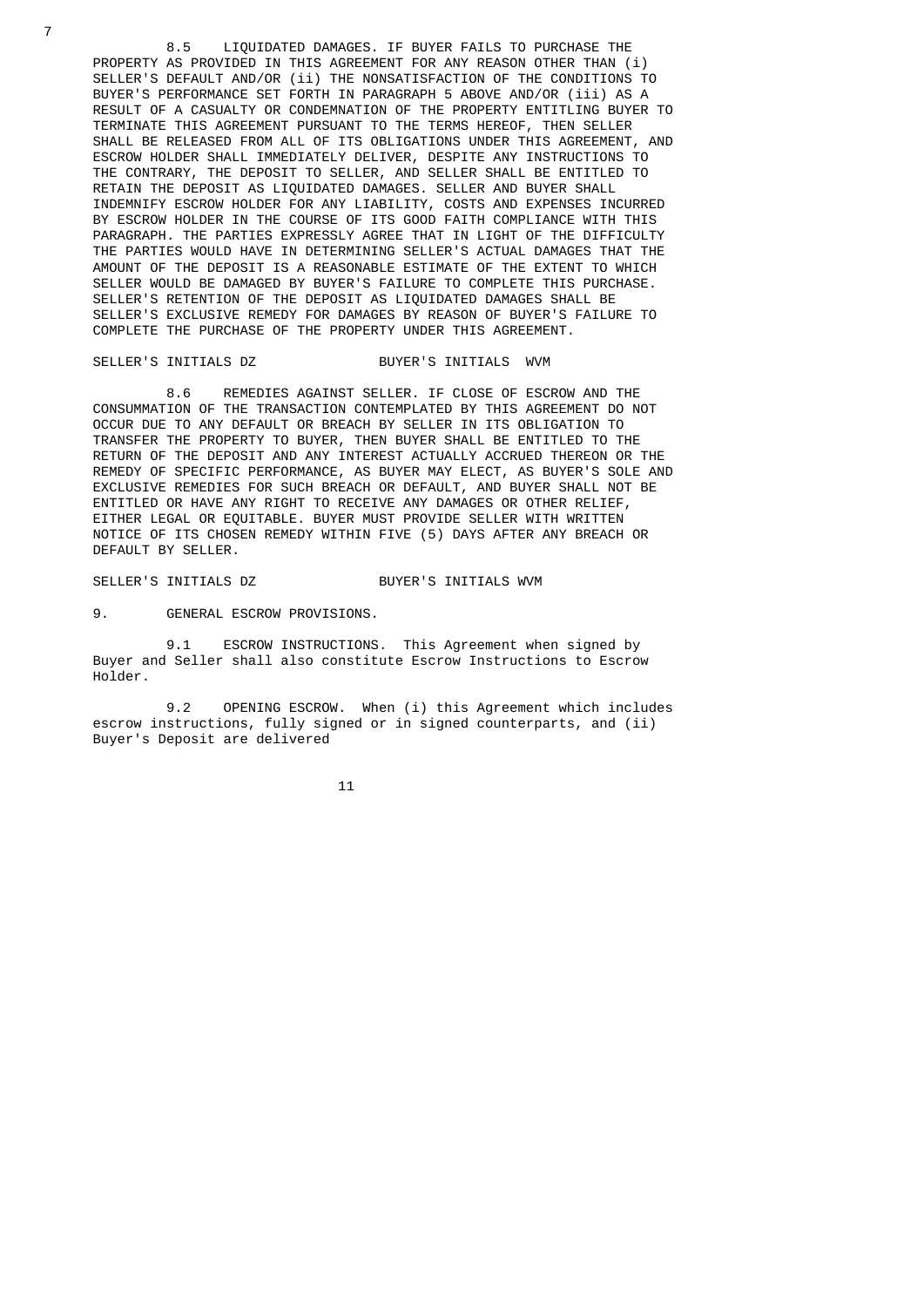to Escrow Holder, Escrow shall be deemed open and Escrow Holder shall immediately notify Buyer and Seller by telephone and in writing of the date of Opening of Escrow.

 9.3 GENERAL PROVISIONS. Notwithstanding anything to the contrary in this Agreement, the General Provisions of Escrow Holder ("GENERAL PROVISIONS"), if any, which are later signed by the parties, are incorporated by reference to the extent they are not inconsistent with the provisions of this Agreement. If there are any inconsistencies between the provisions of the General Provisions and any of the provisions of this Agreement, then the provisions of this Agreement shall control. If any requirements relating to the duties or obligations of the Escrow Holder are unacceptable to the Escrow Holder, or if the Escrow Holder requires additional instructions, the parties agree to make any deletions, substitutions and additions as counsel for Buyer and Seller shall mutually approve and which do not materially alter the terms of this Agreement. Any supplemental instructions shall be signed only as an accommodation to Escrow Holder and shall not be deemed to modify or amend the rights of Buyer and Seller, as between Buyer and Seller, unless the supplemental instructions expressly so provide.

 9.4 PRORATIONS. The following prorations shall be made between Seller and Buyer at the Close of Escrow, based on the actual number of days in the month in which the Closing occurs and a three hundred sixty-six (366) day year:

> (a) Taxes, real property taxes, special taxes, utility fees and/or deposits, common area maintenance expenses, Property operating expenses, personal property taxes, if any, with respect to the Personal Property, assessments, sewer charges, and other costs and expenses attributable to the Property shall be prorated as of the Close of Escrow. In addition, to the extent any expenses or charges for the Property are paid by Buyer under the Lease, Seller and Buyer shall make an adjustment at Closing for the applicable reconciliation period in which the Closing occurs based on a comparison of Buyer's share of the such Property expenses accrued through the Closing Date to the estimated Property expenses actually paid by Buyer to Seller through the Closing Date. The adjustment for such reconciliation period shall be calculated as follows: To the extent the estimated payments made by Buyer to Seller as of the Closing Date exceed Buyer's share of the Property expenses accrued through the Closing Date, Buyer shall receive a credit for the excess payments. To the extent Buyer's share of Property expenses accrued through the Closing Date exceed the estimated payments made by Buyer as of the Closing Date, Seller shall receive a credit at Closing. Subject to Paragraph 9.4(d) below, prorations shall be final upon Closing.

 (b) Security deposits and advance rent in Seller's possession shall be transferred or credited to Buyer at Closing.

 (c) POST-CLOSING ACCESS. Seller, or any representative of Seller or the former owner of the Property, shall for a period of one (1) year after the Closing have the right to inspect the books and records of the Property to verify that Buyer is remitting to Seller all amounts to be remitted to Seller according to the terms of this Agreement and for any purpose related to Seller's (or the former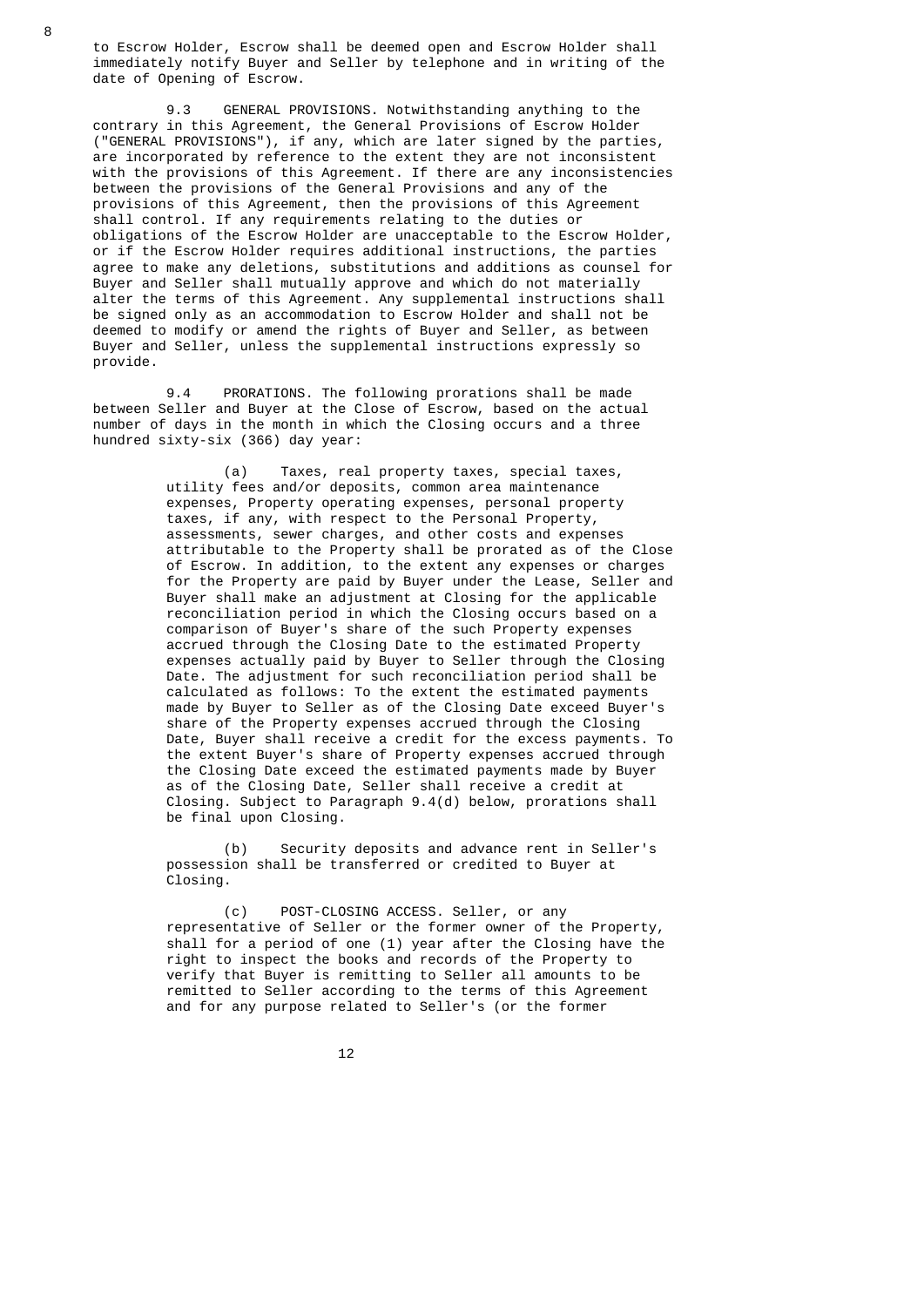owner's) prior ownership of the Property, including to the extent access is required to satisfy any agreement between Seller and the former owner of the Property.

 (d) ADJUSTMENTS. If, in the discretion of the adversely effected party, any substantial or material errors or omissions are made regarding adjustments and prorations, then the parties shall make the appropriate corrections promptly upon the discovery thereof. If any estimations are made at the Close of Escrow regarding adjustments or prorations, then the parties shall make the appropriate correction promptly when accurate information becomes available. Any corrected adjustment or proration shall be paid in cash to the party entitled to the adjustment. Notwithstanding anything to the contrary above, the above right to adjustment shall terminate six (6) months after Close of Escrow.

 (e) OFFSET. The parties agree that the prorations set forth in this Paragraph 9.4 may be offset against each other and the resulting amount shall be credited at Closing to the party entitled thereto.

 9.5 PAYMENT OF COSTS. Seller shall pay for (i) the base premium charges for the CLTA Title Policy ("STANDARD PREMIUM"), (ii) one-half (1/2) of all Escrow costs and fees and (iii) all State documentary transfer taxes. Buyer shall pay (i) one-half (1/2) of all Escrow costs and fees; (ii) any additional Title Company charges in excess of the Standard Premium (including, without limitation, any endorsements, survey costs and any costs related to upgrading the title policy to ALTA standards), (iii) all costs arising from or relating to the financing of this transaction and (iv) recording fees for the Grant Deed and other documents (including, without limitation, any financing documents). Other Escrow costs and fees shall be paid in the manner customary in Orange County.

> 9.6 ESCROW HOLDER AUTHORIZED TO COMPLETE BLANKS. If necessary, Escrow Holder is authorized to insert in all blanks in the Closing documents, the date of recordation of the Grant Deed.

 9.7 RECORDATION AND DELIVERY OF FUNDS AND DOCUMENTS. When Buyer and Seller have satisfied their respective Closing obligations under Paragraphs 7.2 and 7.3 and each of the conditions under Paragraphs 5 and 6 have either been satisfied or waived, Escrow Holder shall promptly undertake all of the following in the manner indicated.

> (a) PRORATIONS. Prorate all matters as described in Paragraph 9.4 (to the extent not previously prorated and included in the Closing Statement).

 (b) RECORDING. Cause the Grant Deed, and any other documents which the parties hereto may mutually direct, to be recorded in the Official Records of Orange County, California in the order set forth in this Agreement. Escrow Holder is instructed not to affix the amount of the documentary transfer tax on the face of the Grant Deed, but to supply same by separate affidavit.

 (c) FUNDS. Disburse funds deposited by Buyer with Escrow Holder towards payment of all items chargeable to the account of Buyer pursuant hereto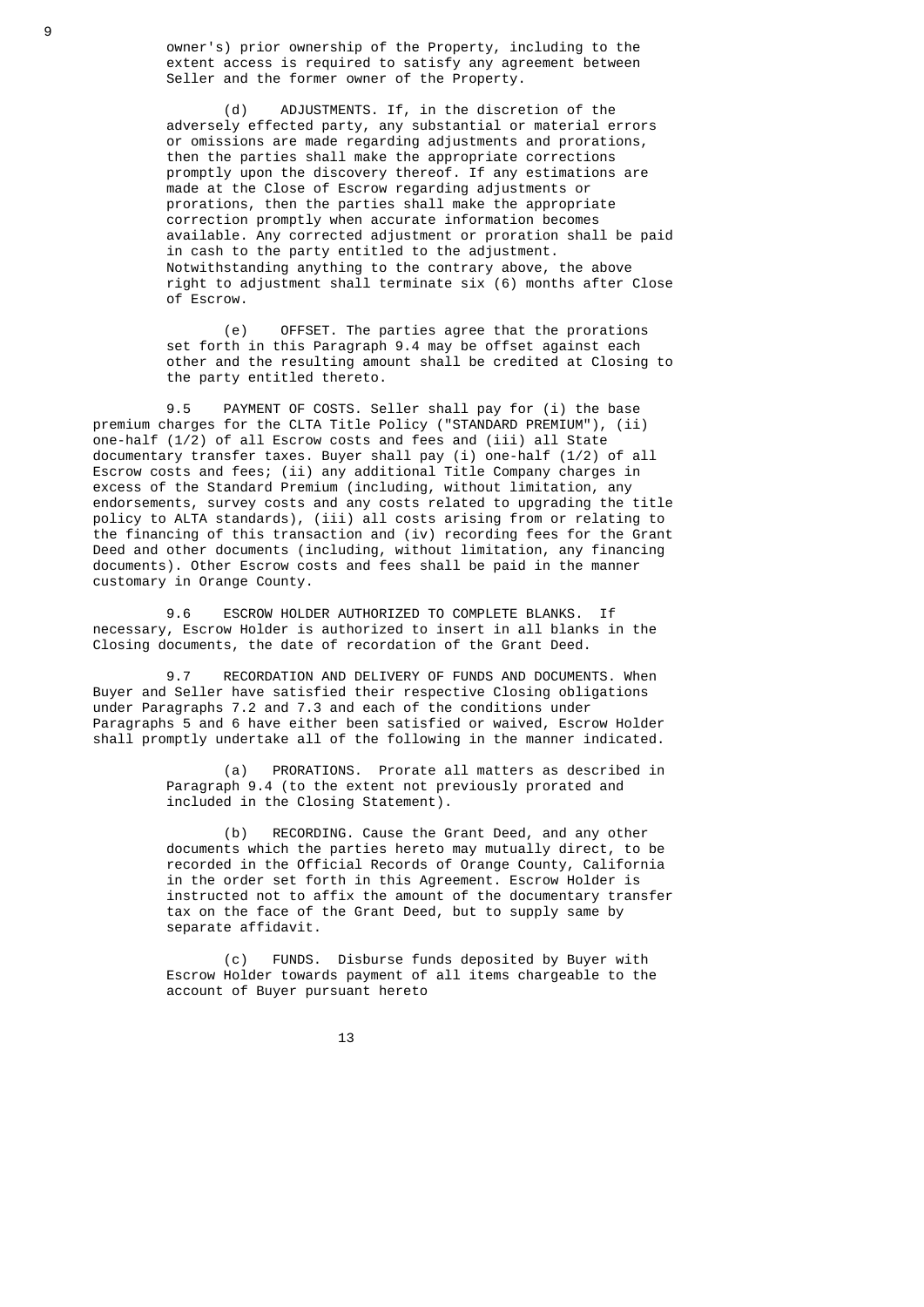in payment of such costs including, without limitation, the payment of the Purchase Price to Seller.

 (d) DOCUMENT DELIVERY. Deliver originals and conformed copies of all documents to Seller and Buyer, as appropriate.

 (e) TITLE POLICY. Subject to the provisions of Paragraph 9.5 related to costs, direct the Title Company to issue an ALTA Title Policy to Buyer.

 10. BROKERAGE COMMISSIONS. Upon the Close of Escrow, Seller shall pay a real estate brokerage commission equal to five percent 5% of the Purchase Price to CB Commercial Real Estate Group, Inc. ("BROKER") with respect to this transaction in accordance with Seller's separate agreement with the Broker. It is understood that neither Seller nor Buyer has engaged a broker or finder in connection with this transaction other than the Broker. Each party shall indemnify and hold the other harmless from and against all claims, liabilities, costs, damages and expenses (including, without limitation, attorneys' fees and costs), resulting from or arising out of any claims for finder's fees or commissions arising out of any contract or commitments made by or through the indemnifying party by any broker or finder other than the Broker.

11. REPRESENTATIONS AND WARRANTIES.

 11.1 SELLER'S REPRESENTATIONS AND WARRANTIES. In consideration of Buyer entering into this Agreement and as an inducement to Buyer to buy the Property from Seller, Seller makes the following representations and warranties, each of which is material and is being relied upon by Buyer (the continued truth and accuracy of which shall constitute a condition precedent to Buyer's obligations hereunder):

> (a) AUTHORITY. Seller has the legal right, power and authority to enter into this Agreement and to consummate the transactions contemplated hereby, and the execution, delivery and performance of this Agreement have been duly authorized and no other action by Seller is requisite to the valid and binding execution, delivery and performance of this Agreement, except as otherwise expressly set forth herein;

 (b) CONDEMNATION. Seller has not received any written notices of any pending, threatened or contemplated action relating to the condemnation of any portion of the Property by any governmental authority; and

 (c) LITIGATION. Seller has not received any written notices of any pending, threatened or contemplated legal action pertaining to the Property which would have a material adverse impact on the Property after the Closing Date and, to Seller's knowledge, there are no pending, threatened or contemplated legal actions which would affect Seller's ability to perform its obligations under this Agreement.

 The representations and warranties made by Seller in this Agreement shall survive the recordation of the Grant Deed for a period of twelve (12) months and any action related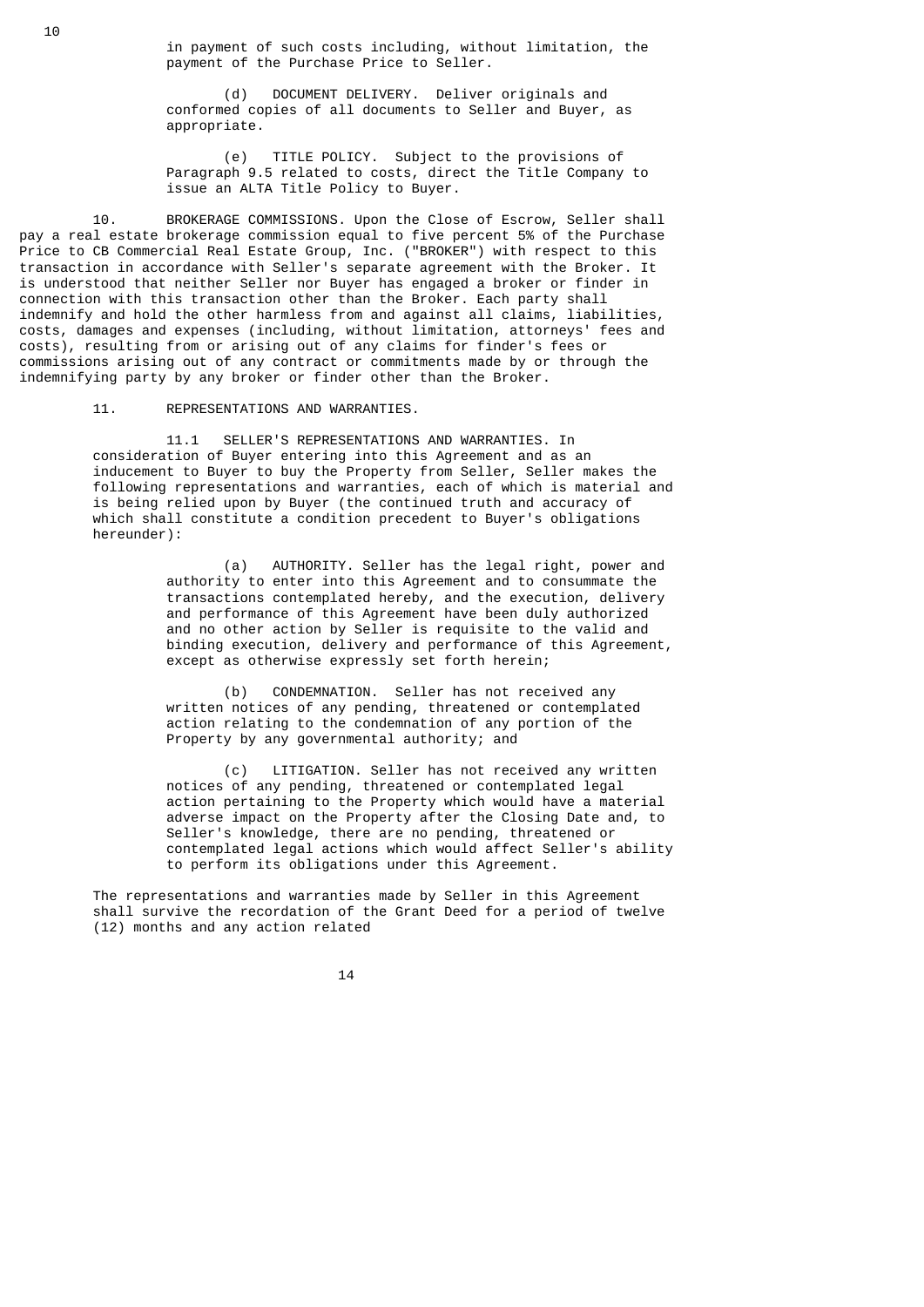to a breach of any representation or warranty must be made and filed within said twelve (12) month period. If, after the Effective Date, but before the Close of Escrow, Seller becomes aware of any facts or changes in circumstances, that would cause any of its representations and warranties in this Agreement to be untrue at Close of Escrow, then Seller shall promptly notify Buyer in writing of such fact. In such case, or if Buyer obtains information which would cause any of Seller's representations and warranties to be untrue at Close of Escrow, then Buyer shall have the right to either (i) terminate this Agreement, in which case the Deposit shall be immediately returned to Buyer and neither party shall have any rights or obligations under this Agreement); or (ii) accept a qualification to Seller's representations and warranties as of the Close of Escrow and complete the purchase and sale of the Property without any rights to recovery for breach of the unqualified representation and warranty. Other than as set forth in the immediately preceding sentence, Buyer shall be deemed to have expressly waived any and all remedies for the breach of any representations or warranty discovered by Buyer prior to the Close of Escrow.

 11.2 BUYER'S REPRESENTATIONS AND WARRANTIES. In consideration of Seller entering into this Agreement and as an inducement to Seller to sell the Property to Buyer, Buyer makes the following representations and warranties, each of which shall be true and accurate as of the Effective Date and Close of Escrow, and each of which is material and is being relied upon by Seller (the continued truth and accuracy of which shall constitute a condition precedent to Seller's obligations hereunder):

> (a) AUTHORITY. Buyer has the legal right, power and authority to enter into this Agreement and to consummate the transactions contemplated hereby, and the execution, delivery and performance of this Agreement have been duly authorized and no other action by Buyer is requisite to the valid and binding execution, delivery and performance of this Agreement, except as otherwise expressly set forth herein.

 (b) "AS IS". Except for the representations and warranties expressly provided in Paragraph 11.1 above, Buyer agrees (i) that it is purchasing the Property on as "As Is" basis and based on its own investigation of the Property, (ii) that neither Seller nor Seller's employees, agents, brokers, representatives, managers, property managers, asset managers, officers, principals, attorneys or contractors (collectively, "SELLER'S REPRESENTATIVES") have made any warranty, representation or guarantee, express, implied or statutory, written or oral, including, without limitation, any implied warranty of merchantability or fitness for any use or purpose or of reasonable workmanship, concerning the Property or any of the products or improvements located thereon or therein (including, without limitation, the Building), and (iii) that neither Seller nor Seller's Representatives have made any warranty, representation or guarantee as to any government limitation or restriction, or absence thereof, pertaining to the Property, or as to the presence or absence of any latent defeat, subsurface soil condition, environmental condition, hazardous substance, toxic waste or any other matter pertaining to the physical condition (title, mapping, grading, construction, or otherwise) of the Property. Except for the representations and warranties expressly provided in Paragraph 11.1 above, all of Seller's and Seller's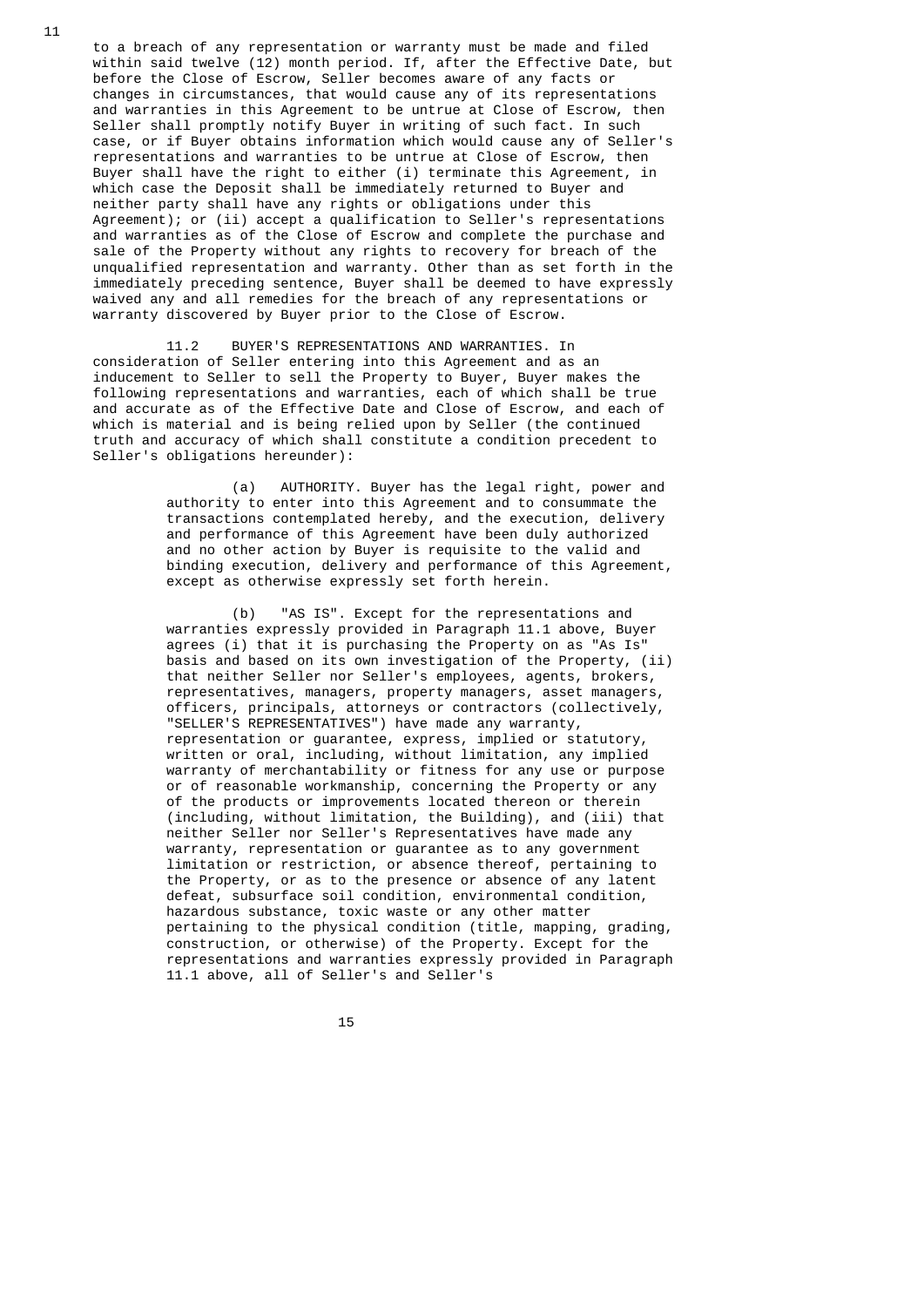Representatives' statements whenever made, are made only as an accommodation to Buyer and are not intended to be relied or acted upon in any manner by Buyer. All documents, records, agreements, writings, statistical and financial information and all other information (collectively, "DOCUMENTS") which have been given to Buyer by Seller, or Seller's Representatives, have been delivered as an accommodation to Buyer and without any representation or warranty (except as specifically provided above) as to the sufficiency, accuracy, completeness, validity, truthfulness, enforceability, or assignability of any of the Documents, all of which Buyer relies on at its own risk. Buyer acknowledges that neither Seller nor Seller's Representatives have made any representation regarding the availability of, or amount of, any fee, assessment, or cost relating to the development, construction, mapping, access, occupancy or ownership of the Property.

### Buyer's Initials WVM

 (c) SELLER'S RESPONSIBILITY. Buyer represents and covenants that Seller shall not have any liability, obligation or responsibility of any kind with respect to the following:

- (i) The content or accuracy of any report, opinion on conclusion of any soils or environmental experts (including, without limitation, those contained in any environmental reports) or other engineer or other person or entity who has examined the Property;
- (ii) The content or accuracy of any information released to Buyer by an engineer or planned in connection with the development of the Property;
- (iii) Any of the items delivered to Buyer in connection with Buyer's review of the condition of the Property; and
- (iv) The content or accuracy of any other cost, projection, financial or marketing analysis or other information given to Buyer by Seller or Seller's Representatives or reviewed by Buyer with respect to the Property.

 (d) TRUTH OF REPRESENTATIONS. The representations and warranties of Buyer set forth in this Agreement shall be true on and as of the Close of Escrow as if those representations and warranties were made on and as of such time.

 (e) LITIGATION. Buyer has not received any written notices of any pending, threatened or contemplated legal action which would have a material adverse impact on Buyer's ability to purchase the Property or to perform its obligations under this Agreement.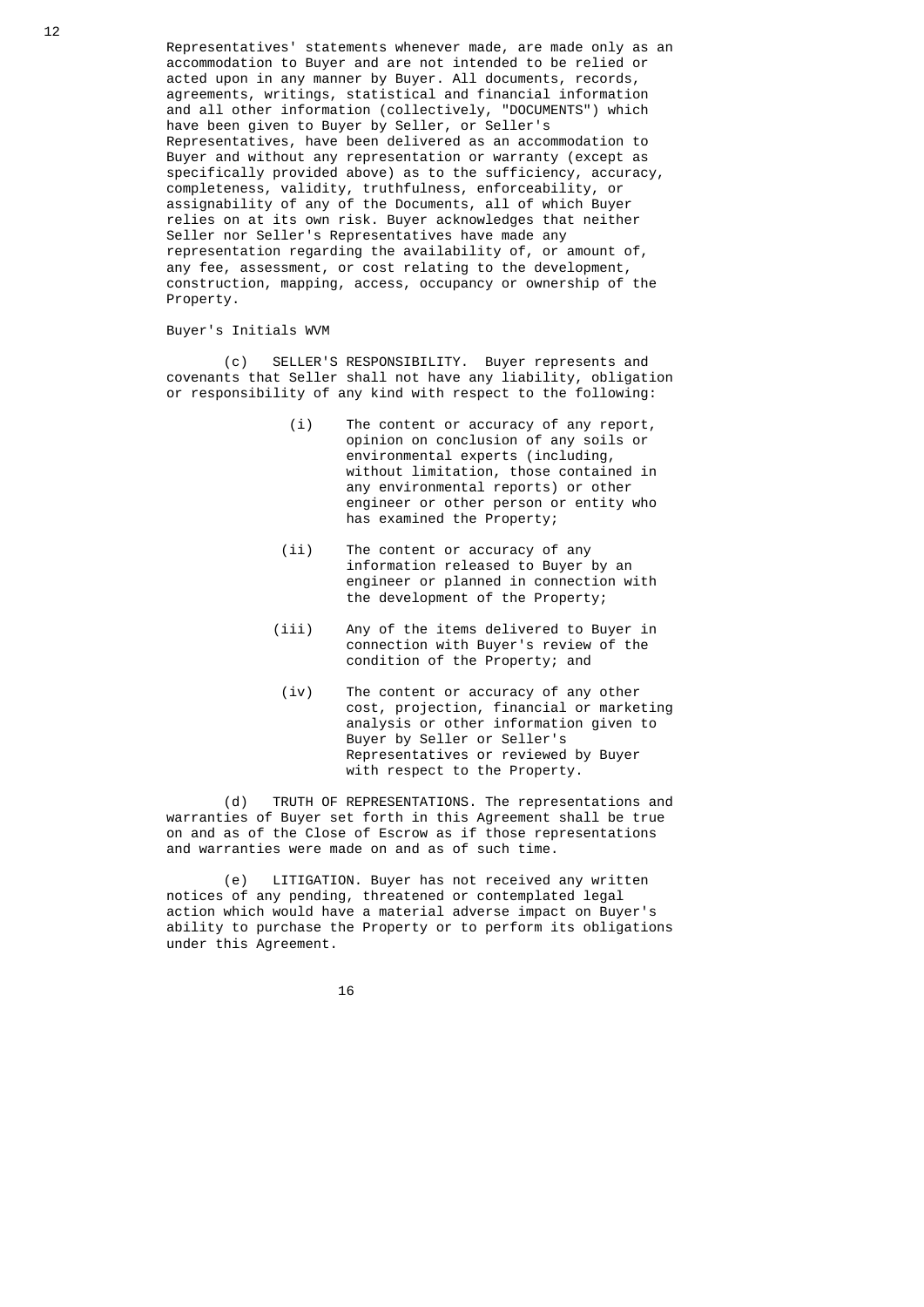12. ENTRY ON PROPERTY.

 12.1 LICENSE TO ENTER FOR INVESTIGATION. Until Close of Escrow or unless or until this Agreement is otherwise terminated, Buyer and Buyer's employees and agents shall have a limited license to enter upon the Property, during usual business hours, after receipt by Seller of twenty-four (24) business hours advance written notice of its intention to enter the Property (the "LICENSE") so long as the activities do not damage the Property. Before beginning any tests or investigations which contemplate the drilling or disturbance of the surface of the Property, Buyer shall submit to Seller for its approval in its sole and absolute discretion, to be exercised in good faith, Buyer's operational plan for conducting the tests or investigations. Seller may have a representative present during any tests or investigations and Buyer shall provide Seller with prior notice of any tests or investigations. After any entry, Buyer shall immediately restore the Property to the Property's condition before Buyer entered on the Property. Buyer shall not allow any dangerous or hazardous condition to be created on or arise from Buyer's entry on the Property. Buyer shall comply with all applicable laws and governmental regulations applicable to its entry to the Property. Buyer shall keep the Property free and clear of all mechanics' liens and materialmen's liens arising out of any of Buyer's activities. The License may be revoked by Seller at any time, and shall in any event be deemed revoked upon termination of this Agreement.

 12.2 INDEMNIFICATION ON ENTRIES. Buyer shall indemnify, defend (with counsel selected by Seller) and hold harmless Seller and Seller's officers, directors, shareholders, employees, agents managers, property mangers, asset managers, attorneys, representatives, subsidiary and parent corporations, affiliated entities, and the above parties' predecessors, successors and assigns, and the Property, (all of the above parties and the Property collectively referred to as "INDEMNIFIED PARTIES AND PROPERTY") from and against all claims, losses, liens, liabilities, damages, expenses and costs (including, without limitation, attorneys' fees and costs) arising from or relating to the entry of Buyer and its representatives, agents and contractors on the Property (whether occurring before or after the date hereof). Buyer's obligations under this paragraph shall survive the Close of Escrow and the termination of this Agreement and shall not be limited by any insurance required under Paragraph 12.3 below).

> 12.3 INSURANCE ON ENTRIES. Buyer shall maintain or cause to be maintained either Comprehensive General Liability insurance or Commercial General Liability insurance to cover Buyer's activities on the Property, in amounts and with companies as required pursuant to the terms of the Lease. At least five (5) days before entering on the Property, Buyer shall deliver to Seller a Certificate of Insurance evidencing compliance with the terms of this paragraph. The insurance policy shall be maintained and kept in effect by Buyer (or Buyer's agent), at Buyer's agent's) sole expense, at all times during the term of this Agreement.

13. CONDEMNATION OR CASUALTY.

 13.1 CONDEMNATION. Prior to the Close of Escrow, Seller, upon actually becoming aware of same, shall promptly notify Buyer, in writing, of any condemnation proceeding affecting the Property commenced prior to the Close of Escrow or upon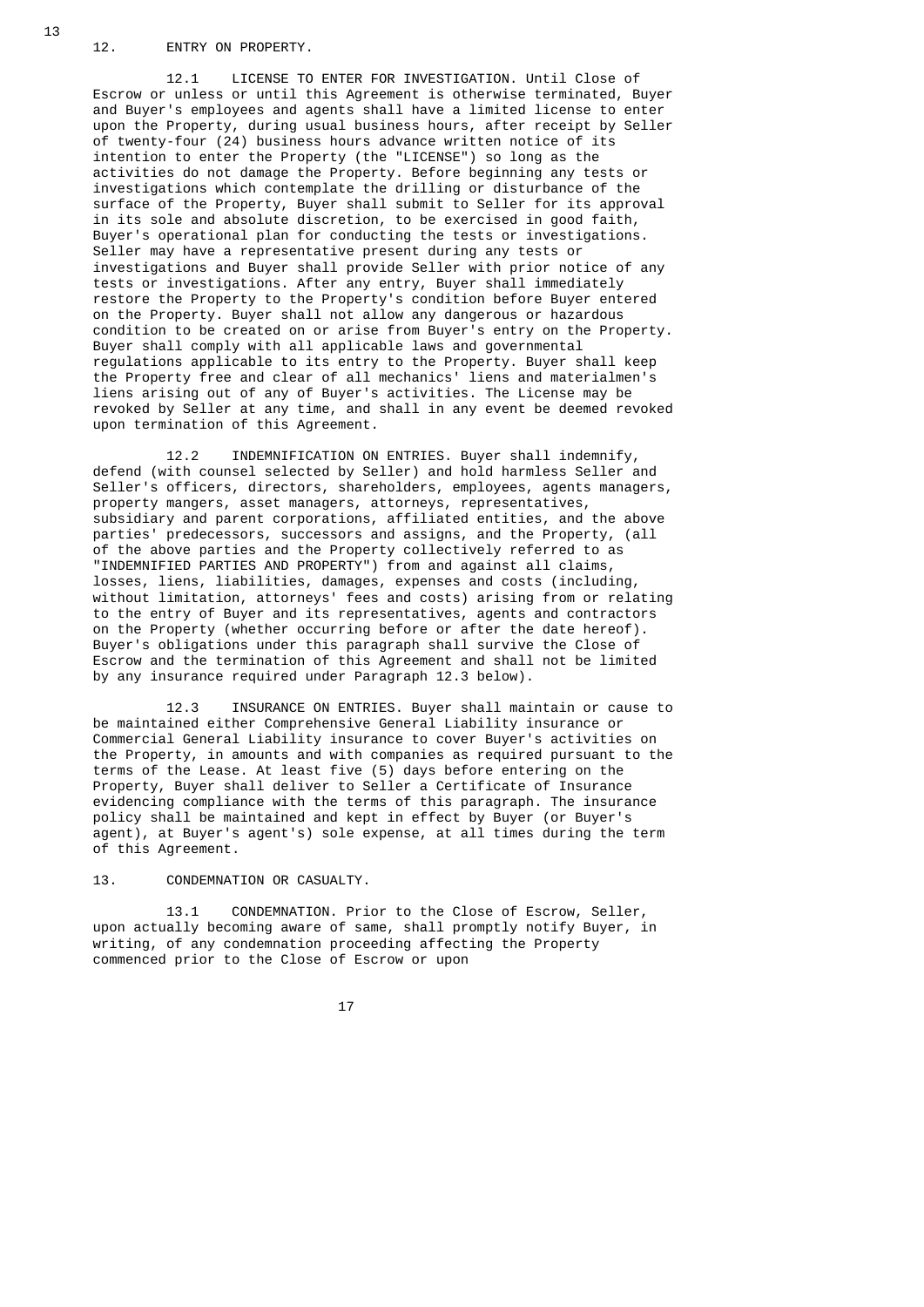receipt of any written notice of a potential condemnation. If, by reason of any such proceeding, the value of the Property, in Buyer's reasonable judgment, is significantly impaired or reduced, then Buyer may, at its option and within five (5) days of receiving notice of the condemnation, elect either to (i) terminate this Agreement, or (ii) continue the Agreement in effect, in which event, upon the Close of Escrow, Seller shall assign to Buyer, and Buyer shall be entitled to receive, all of Seller's rights to any compensation, awards, or other payments or relief resulting from such condemnation proceeding.

 13.2 CASUALTY. If, before the Closing, all or any portion of the Property is damaged by a casualty and the cost to restore the same will exceed \$50,000 (a "CASUALTY"), then Seller shall notify Buyer of this event after actual knowledge of the Casualty, and, in this event, Buyer shall have the option to either (i) terminate this Agreement as of the date of the Casualty, or (ii) continue with this transaction in accordance with the terms of this Agreement and without any adjustment in the Purchase Price, by delivery of written notice of Buyer's election to Seller and Escrow Holder within five (5) days after receipt of Seller's notice. If Seller and Escrow Holder receive Buyer's election to terminate this transaction or have not received any notice from Buyer within the 5-day period, then this transaction shall terminate, and the Deposit shall be returned to Buyer, as provided in Paragraph 8.3. If Buyer elects to continue with this transaction (as provided above), then the Casualty proceeds, if any, shall become the property of Buyer after Close of Escrow.

 14. WAIVER BY BUYER. Buyer hereby waives and relinquishes any and all rights and remedies Buyer may now or hereafter have against the Indemnified Parties and Property, whether know or unknown, with respect to any past, present or future presence or existence of any hazardous or toxic waste, substances or materials of any kind or nature ("HAZARDOUS MATERIALS") on, under or about the Property or surrounding land or with respect to any past, present or future violations of any rules, regulations or laws, now or hereafter enacted, regulating or governing the use, handling, storage or disposal of Hazardous Materials (collectively, "ENVIRONMENTAL LAWS") including, without limitation, any and all rights Buyer may now or hereafter have to seek contributions from the Indemnified Parties and Property under (i) Paragraph 113(f)(i) of the Comprehensive Environmental Response Compensation and Liability Act of 1980 ("CERCLA"), as amended by the Superfund Amendments and Reauthorization Act of 1986 ("SARA") (42 U.S.C. Section 9613), as the same may be further amended or replaced by any similar law, rule or regulation and (ii) Paragraph 25300 et seq. of the Carpenter-Presley-Tanner Hazardous Substance Account Act (California Health and Safety Code, Division 20, Chapter 6.95), as the same may be further amended or replaced by any similar law, rule or regulation. Buyer hereby further releases the Indemnified Parties and Property from any and all liability whether known or unknown now or hereafter existing with respect to the Property under Paragraph 107 of CERCLA (42 U.S.C. Section 9607).

 The waivers and releases by Buyer herein contained shall survive the Close of Escrow and the recordation of the Grant Deed in perpetuity.

WVM Buyer's Initials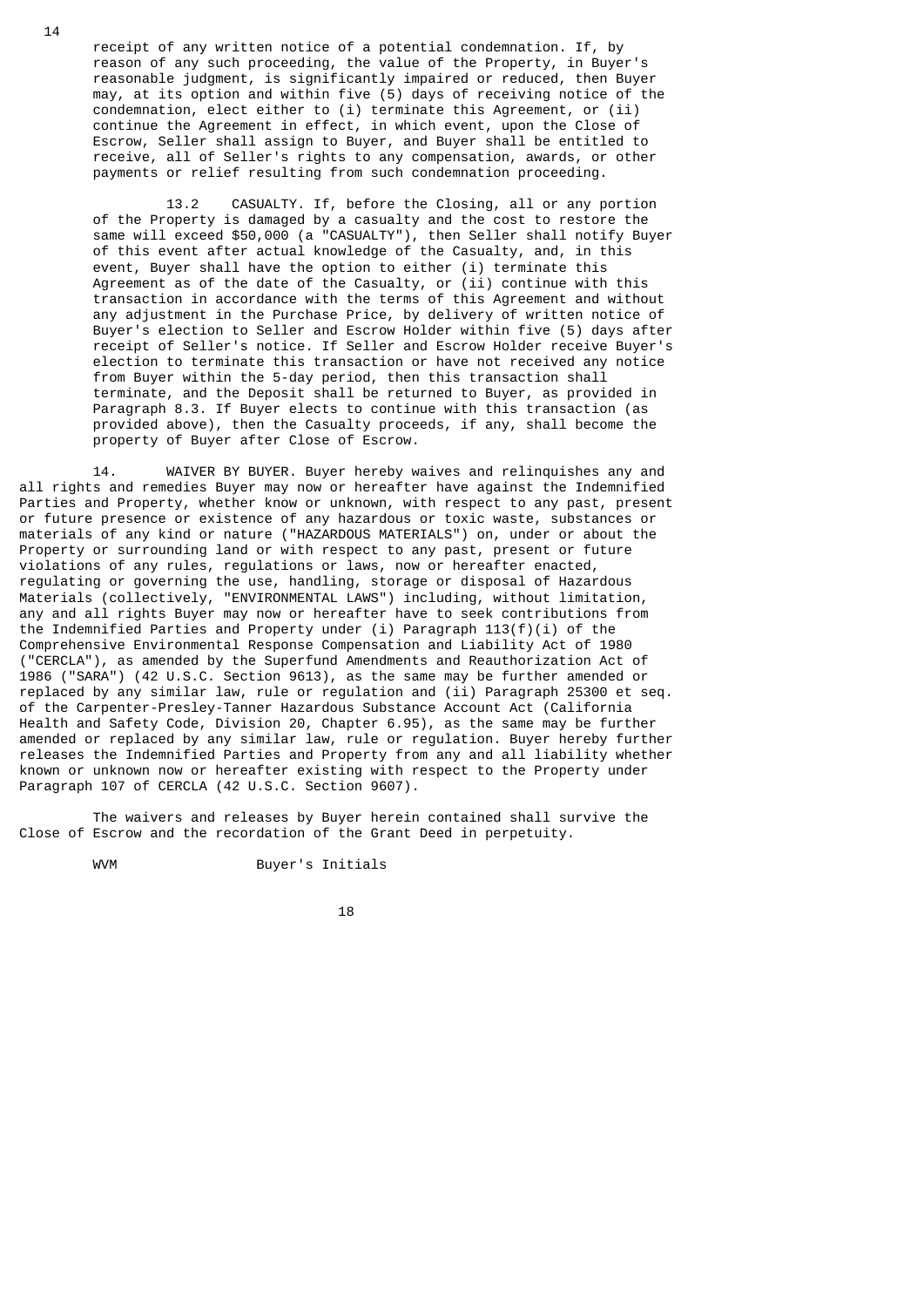15. LICENSES AND PERMITS. In connection with the purchase, Seller shall assign to Buyer, and Buyer shall assume, "As Is" at Close of Escrow, without representation or warranty, all of Seller's rights, liabilities and obligations, if any, and to the extent assignable, to all warranties and guarantees and all permits and licenses, to the extent they relate to the Property (collectively, "LICENSES AND PERMITS"). Such assignment shall be in the form attached as Exhibit "C" to this Agreement. All Service Contracts and management contracts for the Property entered into by Seller with respect to the Property shall be terminated by Seller as of Closing.

16. GENERAL PROVISIONS.

#### 16.1 ASSIGNMENT.

 (a) This Agreement shall be binding upon and shall inure to the benefit of Buyer and Seller and their respective successors and permitted assigns.

 (b) Buyer may only assign this Agreement and any interest or right under this Agreement or under the Escrow after obtaining Seller's prior written consent, in Seller's sole and absolute discretion; provided that Seller's consent shall not be unreasonably withheld with respect to any assignment by Buyer to an entity or person that controls, is controlled by, or is under common control with Buyer. Any assignment shall not relieve Buyer of its obligations under this Agreement.

 16.2 ATTORNEYS' FEES AND/OR COSTS. In any action or proceeding between the parties to enforce or interpret any of the terms or provisions of this Agreement, the prevailing party in the action or proceeding shall be entitled to recover from the non-prevailing party, in addition to damages, injunctive relief or other relief, its reasonable costs and expenses, including, without limitation, costs and reasonable attorneys' fees, including pretrial, both at trial and on appeal.

 16.3 NOTICES AND APPROVALS. Any notice, approval, disapproval, demand or other communications required or permitted to be given by any provision of this Agreement which either party desires to give to the other party or to Escrow Holder shall be deemed to be sufficiently given or served: (i) when delivered personally to the party to whom the notice is to be delivered, (ii) on the third (3rd) business day following its deposit in the U.S. mail (first class) or the first (1st) business day following delivery to a reputable overnight commercial courier, addressed to the party at the party's address as it appears in this Agreement, or at any other address as that party may from time to time specify by written notice; or (iii) when given by transmittal over electronic transmitting devices, such as Telex or telecopier machine, if the party to whom the notice is sent has such a device in its office, provided a complete copy of any notice so transmitted shall also be mailed in the same manner as required for notice by U.S. Mail.

> 16.4 CONTROLLING LAW. This Agreement shall be deemed to be entered into within Orange County and shall be construed under the laws of the State of California in effect at the time of the signing of this Agreement. The parties consent to the jurisdiction of the California courts with venue in Orange County.

 $19$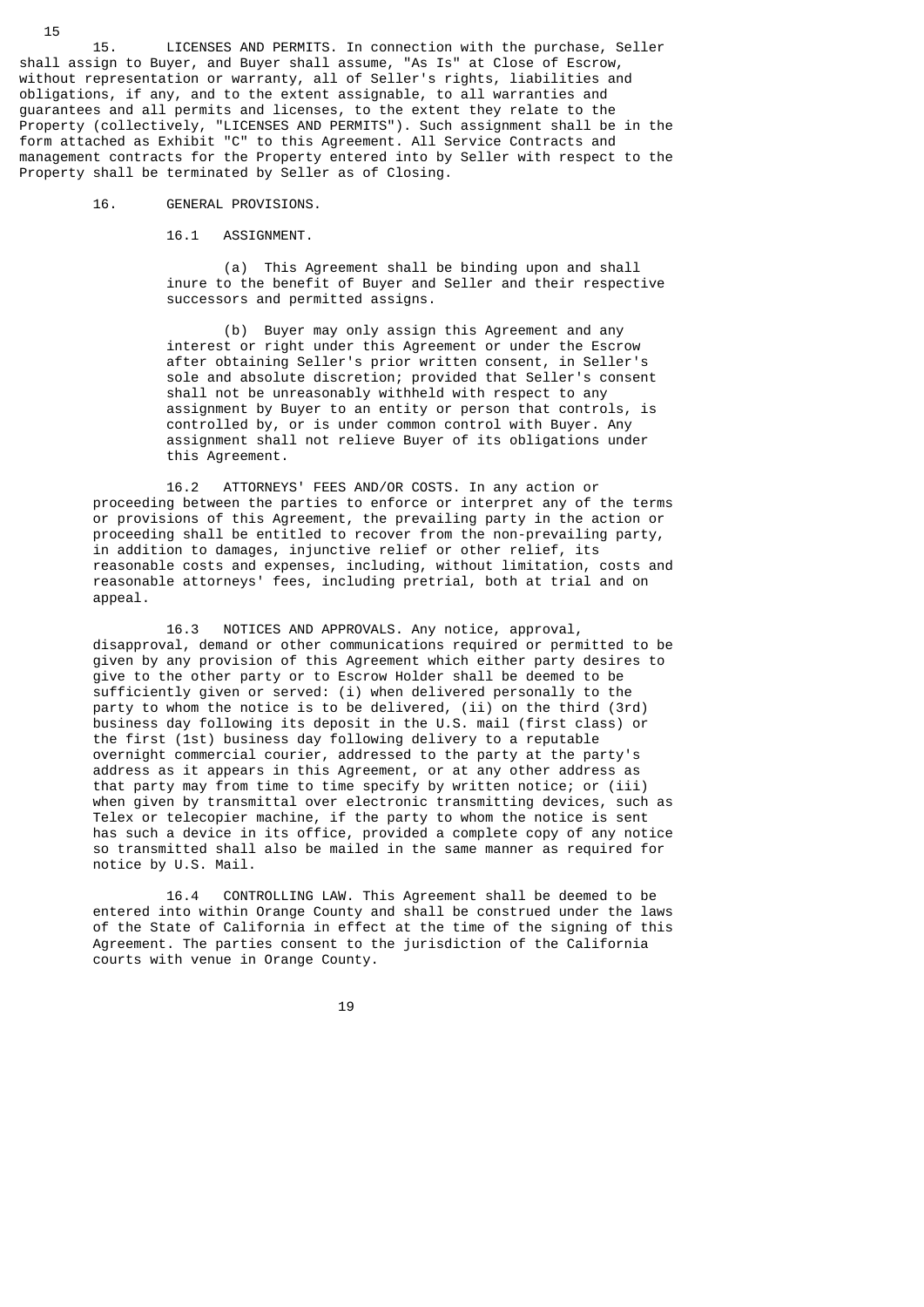16.5 TITLES AND CAPTION. Titles and captions are for conveniences only and shall not constitute a portion of this Agreement. References to paragraph numbers are to paragraphs in this Agreement, unless expressly stated otherwise.

 16.6 INTERPRETATION. As used in this Agreement, masculine, feminine or neuter gender and the singular or plural number shall each be deemed to include the others where and when the context so dictates. The word "INCLUDING" shall be construed as if followed by the words "WITHOUT LIMITATION." If a dispute over the interpretation or construction of any provision, term or word contained in this Agreement, then this document shall be interpreted and construed neutrally, and not against either Buyer or Seller.

> 16.7 NO WAIVER. A waiver by either party of a beach of any of the covenants, conditions or obligations under this Agreement to be performed by the other party shall not be construed as a waiver of any succeeding breach of the same or other covenants, conditions or obligations of this Agreement.

 16.8 MODIFICATIONS. Any alteration, change or modification of or to this Agreement, in order to become effective, shall be made in writing and in each instance signed on behalf of each party.

 16.9 SEVERABILITY. If any term or provision of this Agreement, or its application to any party or set of circumstances, shall be held, to any extent, invalid or unenforceable, the remainder of this Agreement, (or the application of the term or provision to persons or circumstances other than those as to whom on which it is held invalid or unenforceable, shall not be affected) and each shall be valid and enforceable to the fullest extent permitted by law.

 16.10 INTEGRATION OF PRIOR AGREEMENTS AND UNDERSTANDINGS. This Agreement contains the entire understanding between the parties relating to the transactions contemplated by this Agreement. All prior or contemporaneous agreements, understandings, representations, warranties and statements, whether oral or written, expressed or implied, are superseded in their entirety by this Agreement, and are of no further force or effect, in whole or in part.

 16.11 NOT AN OFFER. Seller's delivery of unsigned copies of this Agreement is solely for the purposes of review by Buyer, and neither the delivery nor any prior communications between Buyer and Seller, whether oral or written, shall in any way be construed as an offer by Seller, nor in any way imply that Seller is under any obligation to enter the transaction which is the subject of this Agreement. The signing of this Agreement by Buyer constitutes an offer which shall not be deemed accepted by Seller unless and until Seller has signed this Agreement and delivered a duplicate original to Buyer.

 16.12 TIME OF ESSENCE. Time is expressly made of the essence as to the performance of each and every obligation and condition of this Agreement.

е процесси продължава в селото на 1920 година в 1920 година в 1920 година в 1920 година в 1920 година в 1920 г<br>В 1920 година в 1920 година в 1920 година в 1920 година в 1920 година в 1920 година в 1920 година в 1920 годин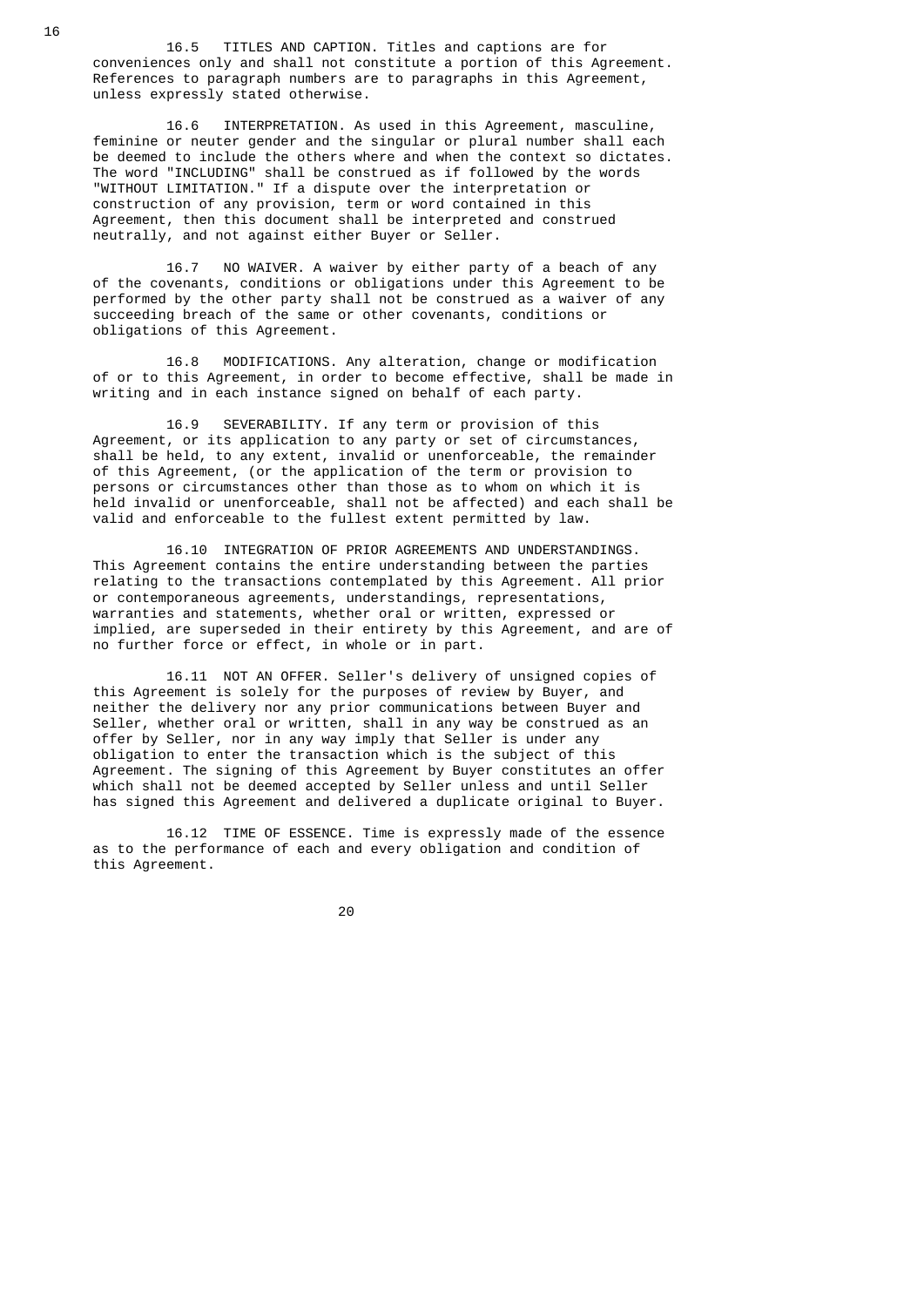16.13 POSSESSION OF PROPERTY. Buyer shall be entitled to possession of the Property only after the Closing and not before.

 16.14 COUNTERPARTS. This Agreement may be signed in multiple counterparts which shall, when signed by all parties constitute a binding agreement.

 16.15 EXHIBITS INCORPORATED BY REFERENCE. All exhibits attached to this Agreement are incorporated in this Agreement by this reference.

 16.16 COMPUTATION OF TIME. The time in which any act is to be done under this Agreement is computed by excluding the first day (such as the Effective Date), and including the last day, unless the last day is a holiday or Saturday or Sunday, and then that day is also excluded. All references to time shall be deemed to refer to California time.

 16.17 JOINT AND SEVERAL LIABILITY. If Buyer is composed of more than one individual or entity, then all obligations and liabilities of Buyer under this Agreement shall be joint and several as to each of those individuals or entities who compose Buyer.

 16.18 BUYER'S WORK PRODUCT CONCERNING THE PROPERTY. If for any reason Buyer fails to purchase the Property, and as a condition to the return of the Deposit to Buyer (if Buyer is so entitled), then Buyer shall immediately deliver to Seller, at no cost or expense to Seller, all test results, studies, plans, reports or other materials or work product prepared by Buyer, or its agents, employees or contractors, related to the Property ("WORK PRODUCT"). Following delivery, Seller may use this Work Product for any purpose.

> 16.19 NO OBLIGATIONS TO THIRD PARTIES. The execution and delivery of this Agreement shall not be deemed to confer any rights upon, nor obligate any of the parties to this Agreement to, and person or entity other than Seller and Buyer. There are not any third party beneficiaries to this Agreement.

> 16.20 SURVIVAL OF COVENANTS. The covenants, agreements, indemnitees, representations and warranties of Buyer shall survive the Close of Escrow and termination of this Agreement.

 17. SPECIAL COVENANTS OF SELLER. Between the Effective Date and the Closing Date, Seller covenants and agrees that Seller shall (a) maintain the Property in the manner that Seller is currently maintaining the Property, at Seller's cost and expense (except as otherwise provided in this Agreement), reasonable wear and tear accepted; (b) not enter into any contracts or agreements to sell the Property or which will be binding upon the Property after the Closing, except as otherwise permitted under this Agreement; (c) not transfer the Property nor execute or consent to the execution of any lease or other agreement granting third party rights to occupancy or possession of any portion of the Property, except as permitted by this Agreement, (d) not encumber the Property or create any new exception to title affecting the Property, without Buyer's consent; and (e) deliver to Buyer each and every material notice or communication Seller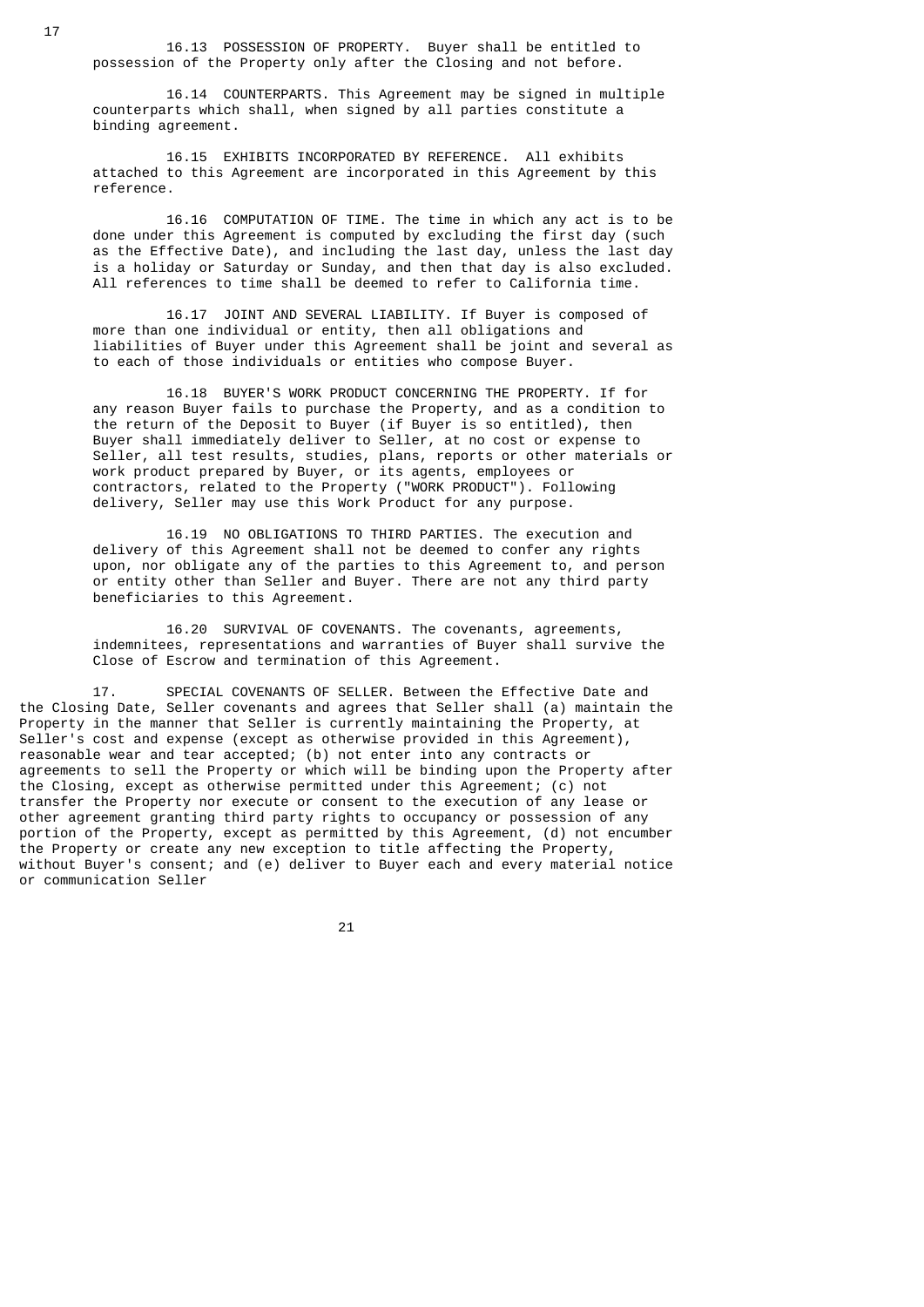receives in writing from any governmental authority pertaining to the ownership of the Property, promptly following Seller's actual receipt of the same.

 IN WITNESS WHEREOF, the parties have executed this Agreement as of the Effective Date hereof.

SELLER: BUYER:

| TR KOLL TUSTIN TECH CORP.,<br>an Illinois corporation | TECHNICLONE INTERNATIONAL<br>CORPORATION, a California corporation |
|-------------------------------------------------------|--------------------------------------------------------------------|
| By: /s/ DAVID J. ZAK                                  | By: /s/ WILLIAM V. MODING                                          |
| Title: Vice President                                 | Title: Chief Financial Officer                                     |
| Name: David J. Zak                                    | Name: William V. Moding                                            |
| Date: September 11, 1996                              | Date: September 11, 1996                                           |

NOTE: BUYERS' AND/OR SELLER'S INITIALS ARE REQUIRED AT PARAGRAPHS 8.5, 8.6, 11.2(b) AND 14.

<u>22 and 23 and 23 and 23 and 23 and 23 and 23 and 23 and 23 and 23 and 23 and 23 and 23 and 23 and 23 and 23 a</u>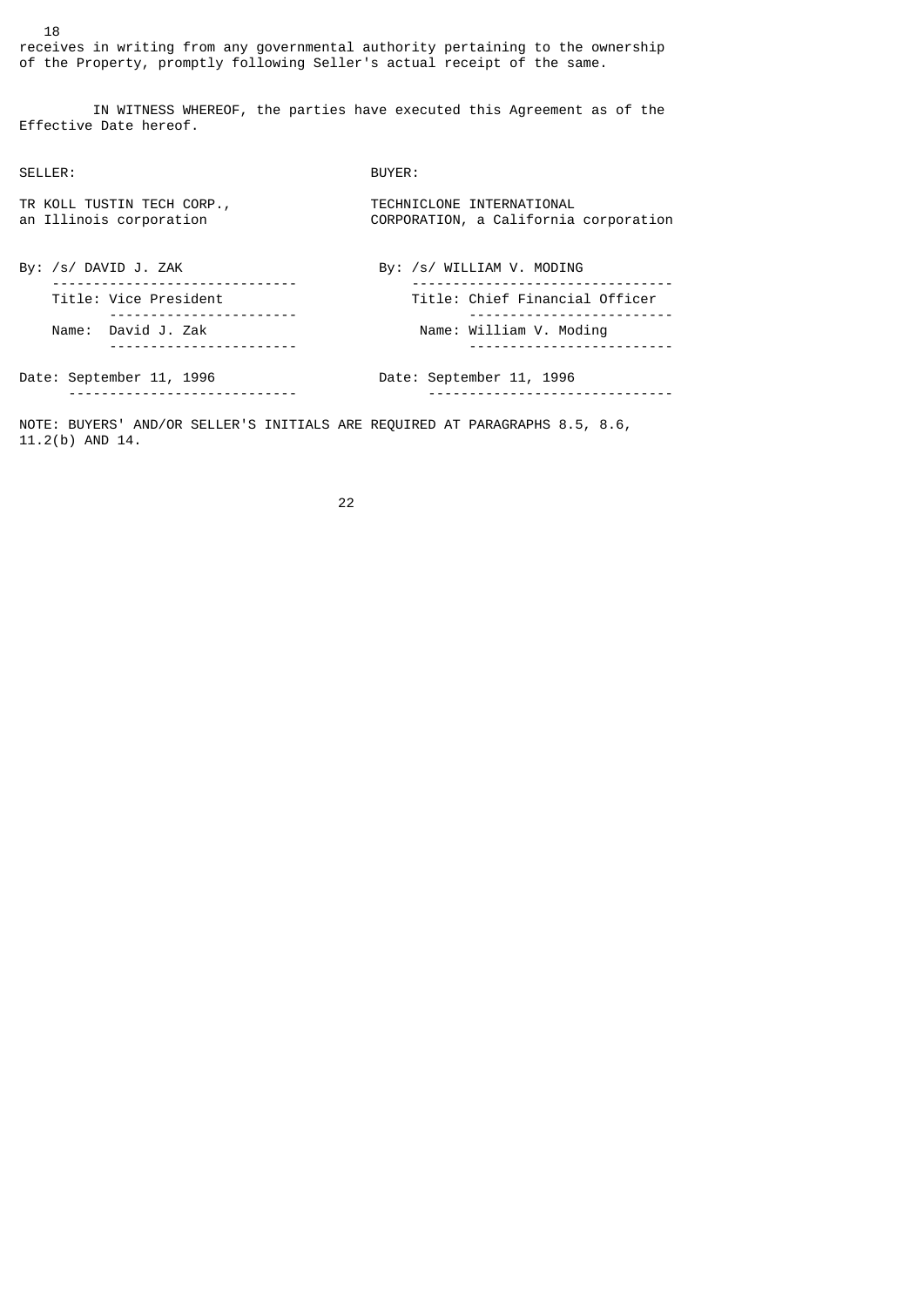### LEGAL DESCRIPTION OF LAND

 [This legal description is subject to confirmation and correction for accuracy by Title Company]

The land referred to below situated in the County of Orange, State of California and described as follows:

<u>23 and 23 and 23 and 23 and 23 and 23 and 23 and 23 and 23 and 23 and 23 and 23 and 23 and 23 and 23 and 23 and 23 and 23 and 23 and 23 and 23 and 23 and 23 and 23 and 23 and 23 and 23 and 23 and 23 and 23 and 23 and 23 a</u>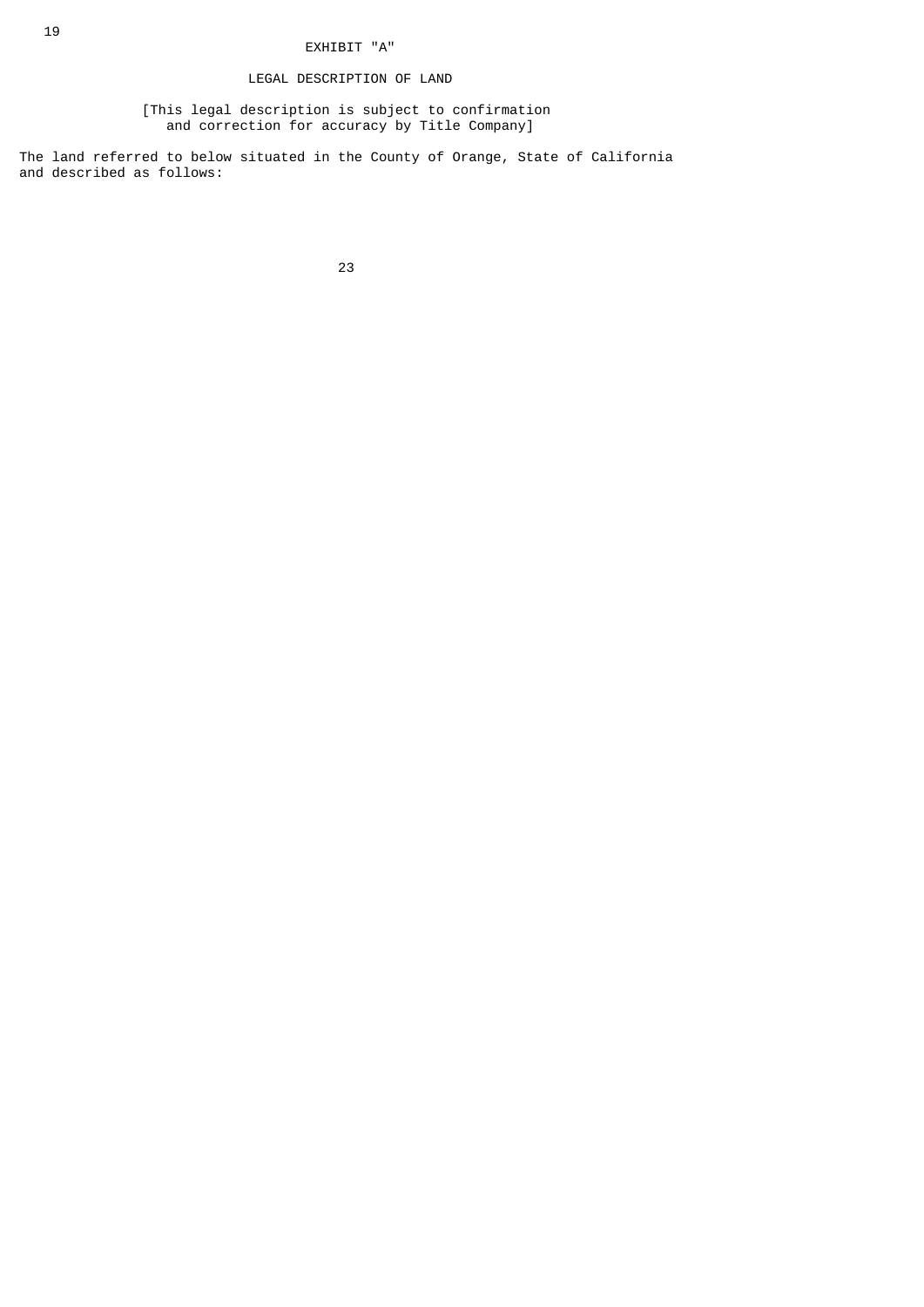EXHIBIT "B"

GRANT DEED

RECORDING REQUESTED BY AND WHEN RECORDED MAIL TO:

Techniclone International Corporation 14282 Franklin Avenue Tustin, California

Assessor's Parcel No.

 --------- Transfer Tax \$

--------------

- -------------------------------------------------------------------------------- (SPACE ABOVE THIS LINE FOR RECORDER'S USE)

 For valuable consideration, receipt of which is acknowledged, TR KOLL TUSTIN TECH CORP., an Illinois corporation, grants to TECHNICLONE INTERNATIONAL CORPORATION, a California corporation, all that certain real property located in the County of Orange, State of California and described on Exhibit A attached hereto and by this reference incorporated herein.

| Dated: |  | 19 |
|--------|--|----|
|        |  |    |

Dated: , 1996 TR KOLL TUSTIN TECH CORP., an and the contract of the set of the set of the set of the set of th<br>Tilinois corporation Illinois corporation

By:

| ------------------------------<br>. |
|-------------------------------------|
| Name:                               |
| ----------------------------        |
| Title:                              |
| -------------------<br>- - -        |

MAIL ALL TAX STATEMENTS TO:

 Techniclone International Corporation 14282 Franklin Avenue Tustin, California

<u>24</u>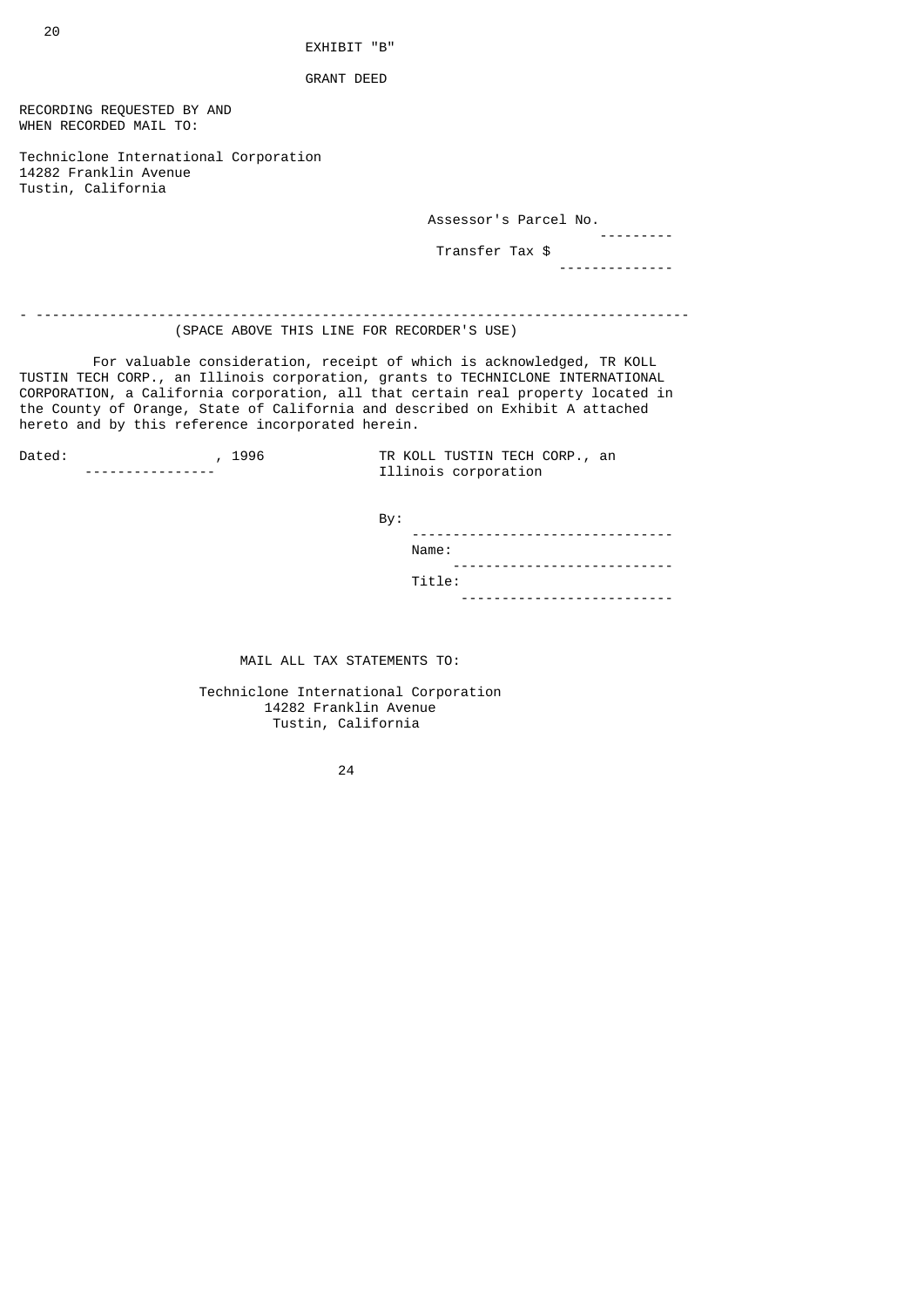## LEGAL DESCRIPTION OF LAND

 [This legal description is subject to confirmation and correction for accuracy by Title Company]

The land referred to below situated in the County of Orange, State of California and described as follows:

<u>25 and 25 and 26 and 26 and 26 and 26 and 26 and 26 and 26 and 26 and 26 and 26 and 26 and 26 and 26 and 26 and 26 and 26 and 26 and 26 and 26 and 26 and 26 and 26 and 26 and 27 and 27 and 27 and 27 and 27 and 27 and 27 a</u>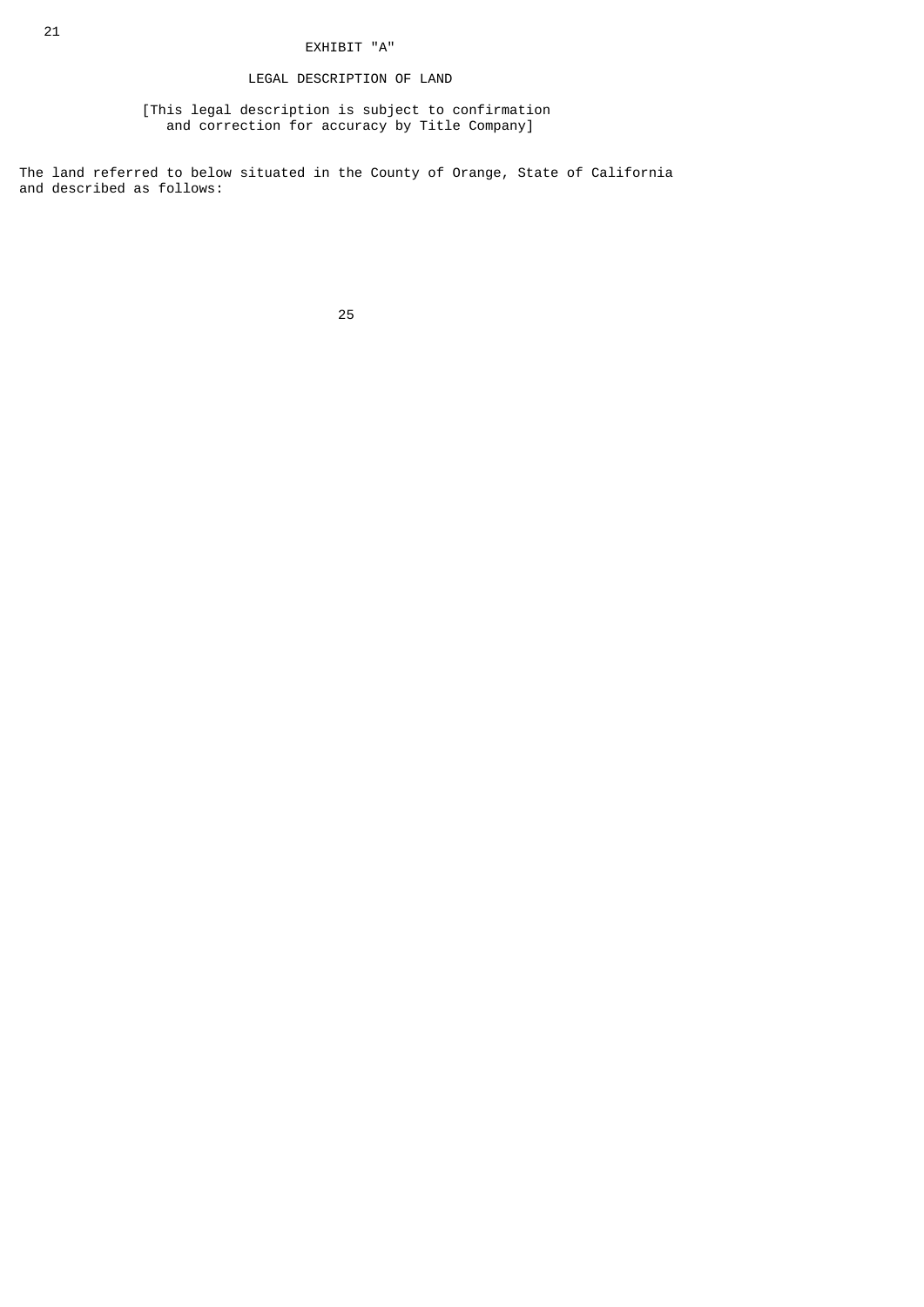)SS

COUNTY OF ORANGE (1)

 On \_\_\_\_\_\_\_\_\_\_\_\_\_, 1996, before me, \_\_\_\_\_\_\_\_\_\_\_\_, personally appeared \_\_\_\_\_\_\_\_\_\_\_\_\_\_\_\_\_\_\_\_\_\_\_\_\_\_, personally known to me (or proved to me on the basis of satisfactory evidence) to be the person(s) whose names(s) is/are subscribed to the within instrument and acknowledged to me that he/she/they executed the same in his/her/their authorized capacity(ies), and that by his/her/their signature(s) on the instrument the person(s), or the entity upon behalf of which the person(s) acted, executed the instrument.

WITNESS my hand and official seal.

Signature (Seal) -----------------------------------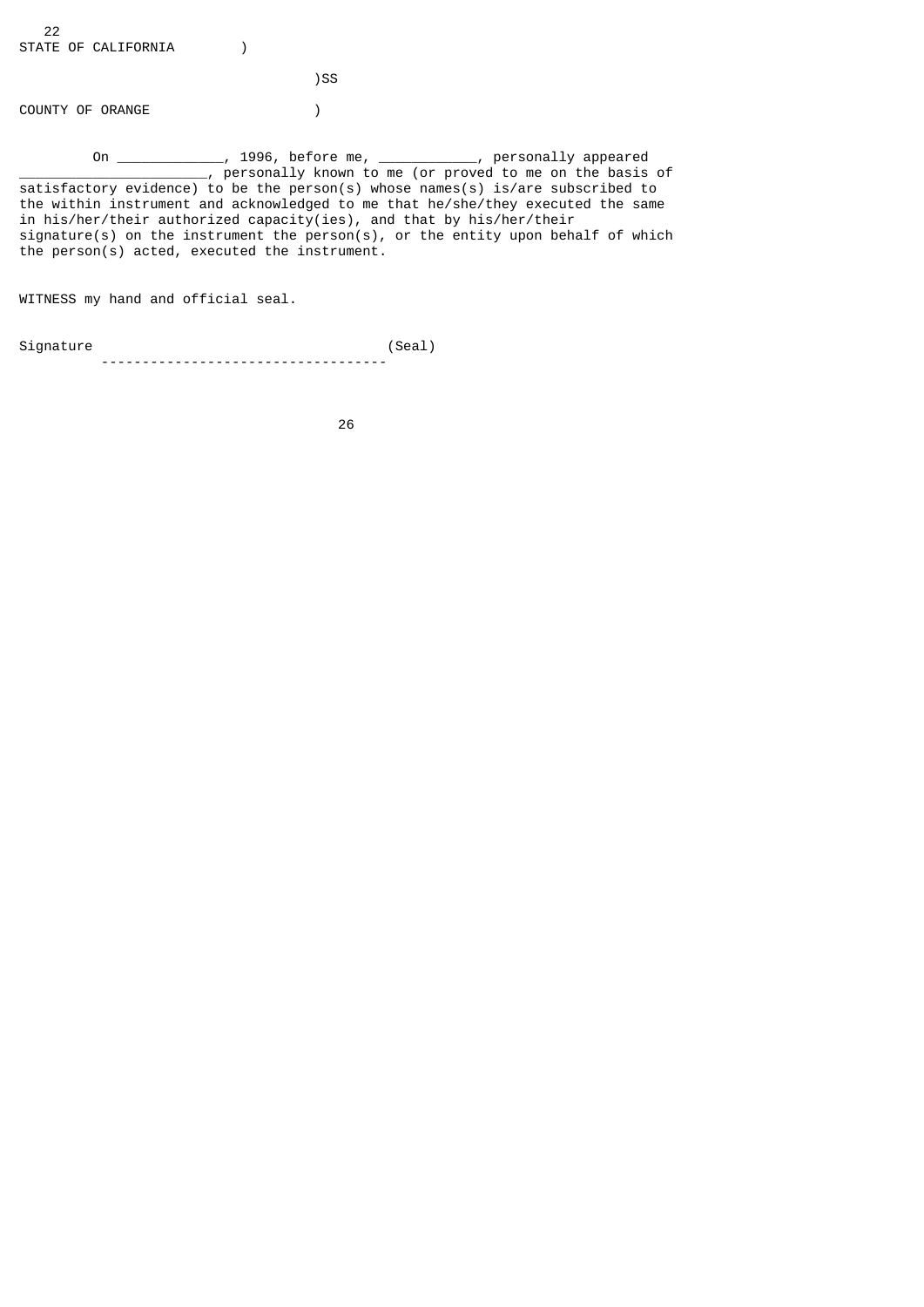#### EXHIBIT "C"

### GENERAL ASSIGNMENT

 FOR VALUABLE CONSIDERATION, the receipt and sufficiency of which are hereby expressly acknowledged, TR KOLL TUSTIN TECH CORP., an Illinois corporation ("ASSIGNOR"), hereby quitclaims, assigns, transfers and conveys to TECHNICLONE INTERNATIONAL CORPORATION, a California corporation ("ASSIGNEE"), all of Assignor's right, title and interest, in and to any and all assignable intangible property, licenses, permits and warranties owned by Assignor and attached or pertaining to, all or any part of the real property (the "PROPERTY") more particularly described in Exhibit A attached hereto and commonly known as 14272 Franklin Avenue, situated in the City of Tustin, County of Orange, State of California, which conveyance is without representation, warranty or recourse of any kind.

Notwithstanding the foregoing,

- (i) nothing in this Assignment shall be construed as transferring any rights or interest in the name "KOLL" nor shall Assignee have any rights to use the name "KOLL" with regard to the Property or otherwise, except as specifically set forth in the Purchase Agreement between Assignor and Assignee dated 1996; and
- (ii) Assignor hereby reserves all right, title and interest in and to any and all proceeds or awards granted with regard to any tax appeals filed prior to the date hereof, insofar as such proceeds and awards are applicable to taxes payable or the ownership of the Property prior to the date hereof.

 IN WITNESS WHEREOF, Assignor and Assignee have executed this General Assignment as of

ASSIGNOR: ASSIGNEE:

TR KOLL TUSTIN TECH CORP., an TECHNICLONE INTERNATIONAL<br>Illinois corporation CORPORATION, a California

CORPORATION, a California corporation

| I |  |
|---|--|

| By: |                                      | Bv:                       |
|-----|--------------------------------------|---------------------------|
|     | -------------<br>Name:               | Name:                     |
|     | --------------------------<br>Title: | --------<br>- -<br>Title: |
|     | $ \cdot$                             |                           |

<u>27 and 27</u>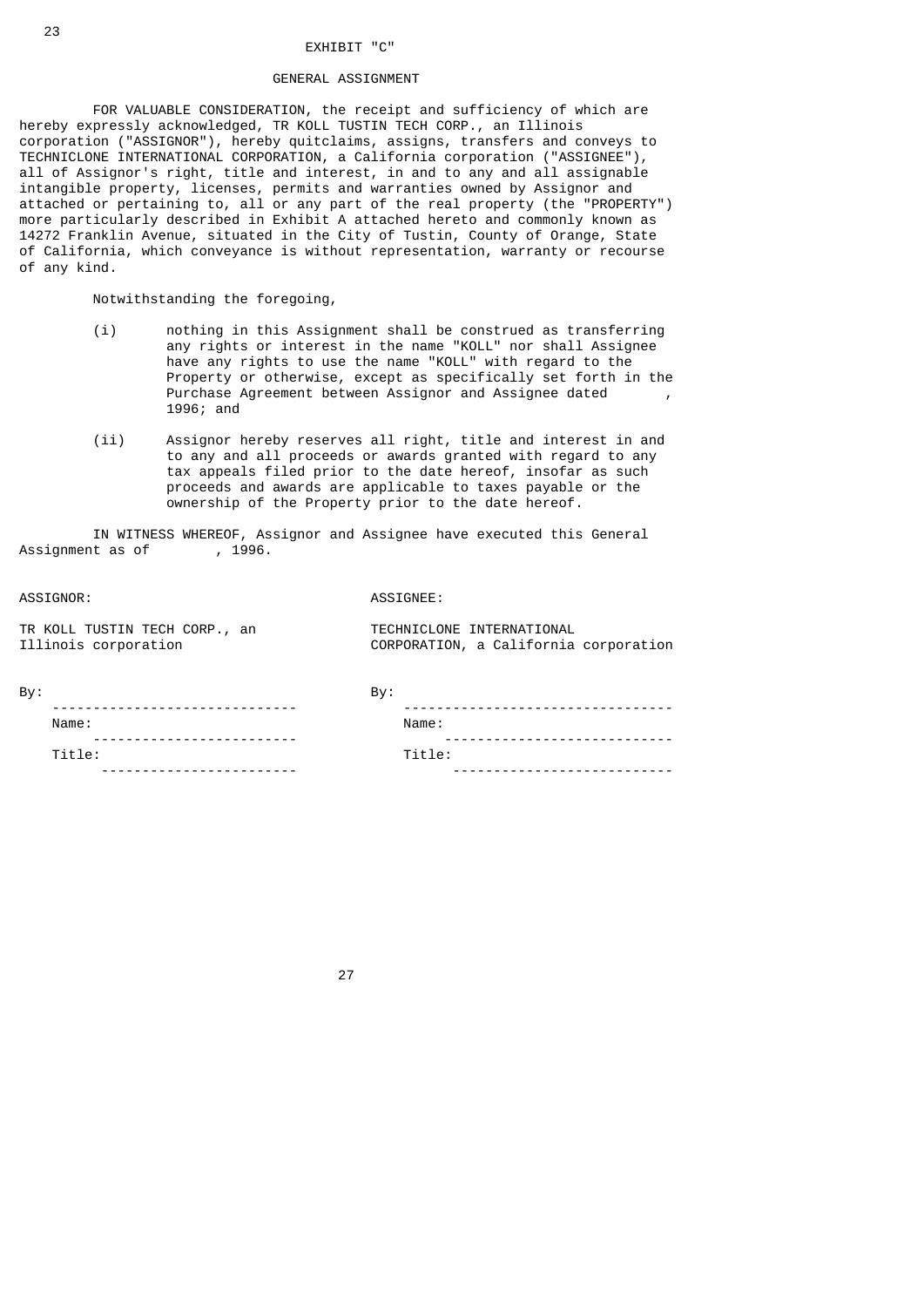## LEGAL DESCRIPTION OF LAND

 [This legal description is subject to confirmation and correction for accuracy by Title Company]

The land referred to below situated in the County of Orange, State of California and described as follows:

e a construction de la construction de la construction de la construction de la construction de la constructio<br>28 de juny 1930, la construction de la construction de la construction de la construction de la construction d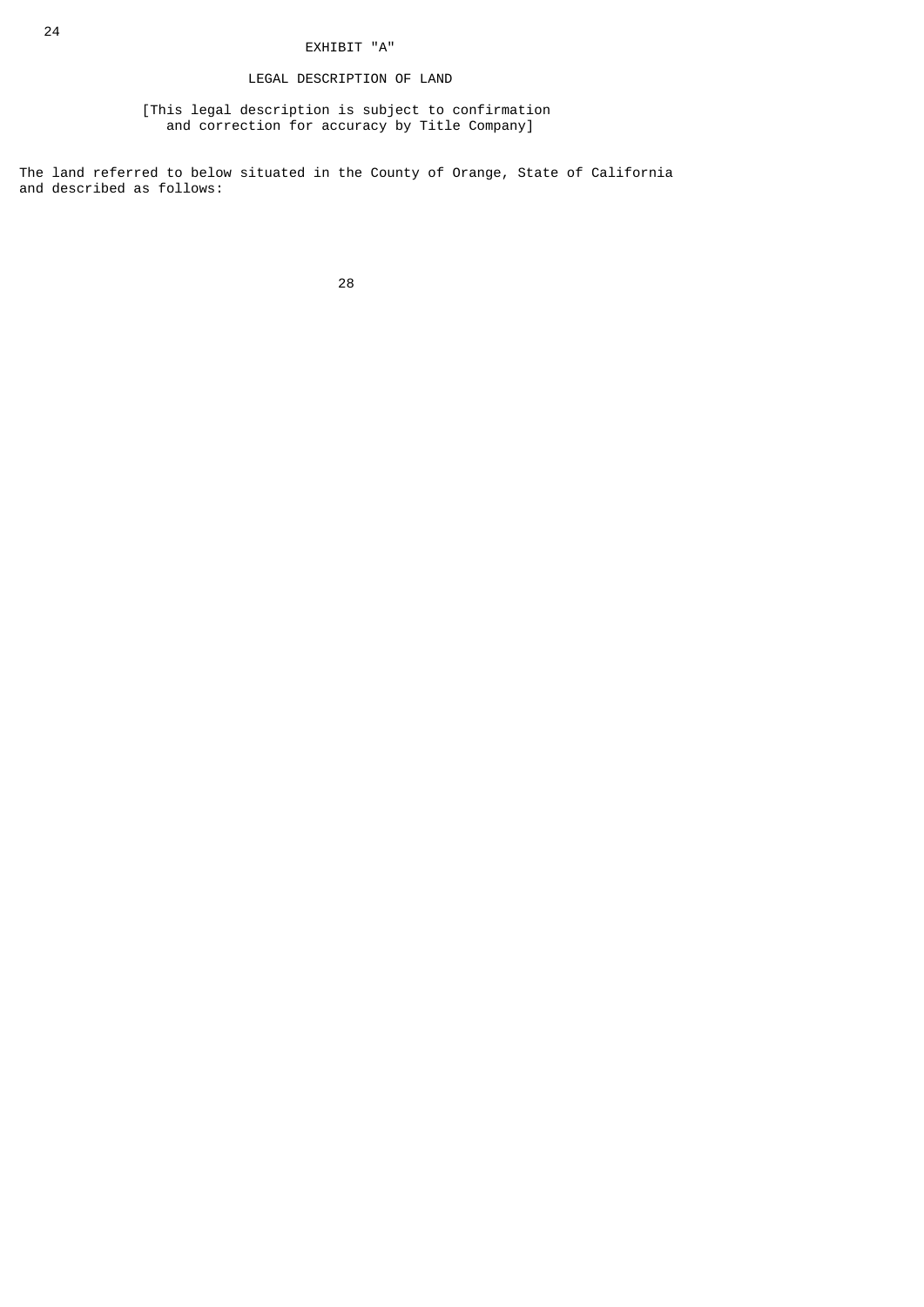# EXHIBIT "D"

### NON-FOREIGN CERTIFICATE

 Section 1445 of the Internal Revenue Code provides that a buyer of a U.S. real property interest must withhold tax if the seller is a foreign person. To inform TECHNICLONE INTERNATIONAL CORPORATION, a California corporation ("BUYER") that withholding of tax is not required upon the disposition of a U.S. real property interest by TR KOLL TUSTIN TECH CORP., an Illinois corporation ("SELLER"), the undersigned hereby certifies the following on behalf of Seller:

- 1. Seller is not a foreign corporation, foreign partnership, foreign trust or foreign estate (as those terms are defined in the Internal Revenue Code and Income Tax Regulations);
- 2. Seller's U.S. employer identification number is ; and
- 3. Seller's office address is c/o The Koll Company, 4343 Von Karman Avenue, Newport Beach, California 92660-2083.

 Seller understands that this certification may be disclosed to the Internal Revenue Service by Buyer and that any false statement I have made here could be punished by fine, imprisonment, or both.

 Under penalty of perjury, I declare that I have examined this certification and to the best of my knowledge and belief it is true, correct and complete, and I further declare that I have the authority to sign this document on behalf of Seller.

> TR KOLL TUSTIN TECH CORP., an Illinois corporation

| By:                      |
|--------------------------|
| - -                      |
| Name:                    |
| $\overline{\phantom{a}}$ |
| Title:                   |
| $ -$                     |

Dated: , 1996 ----------------------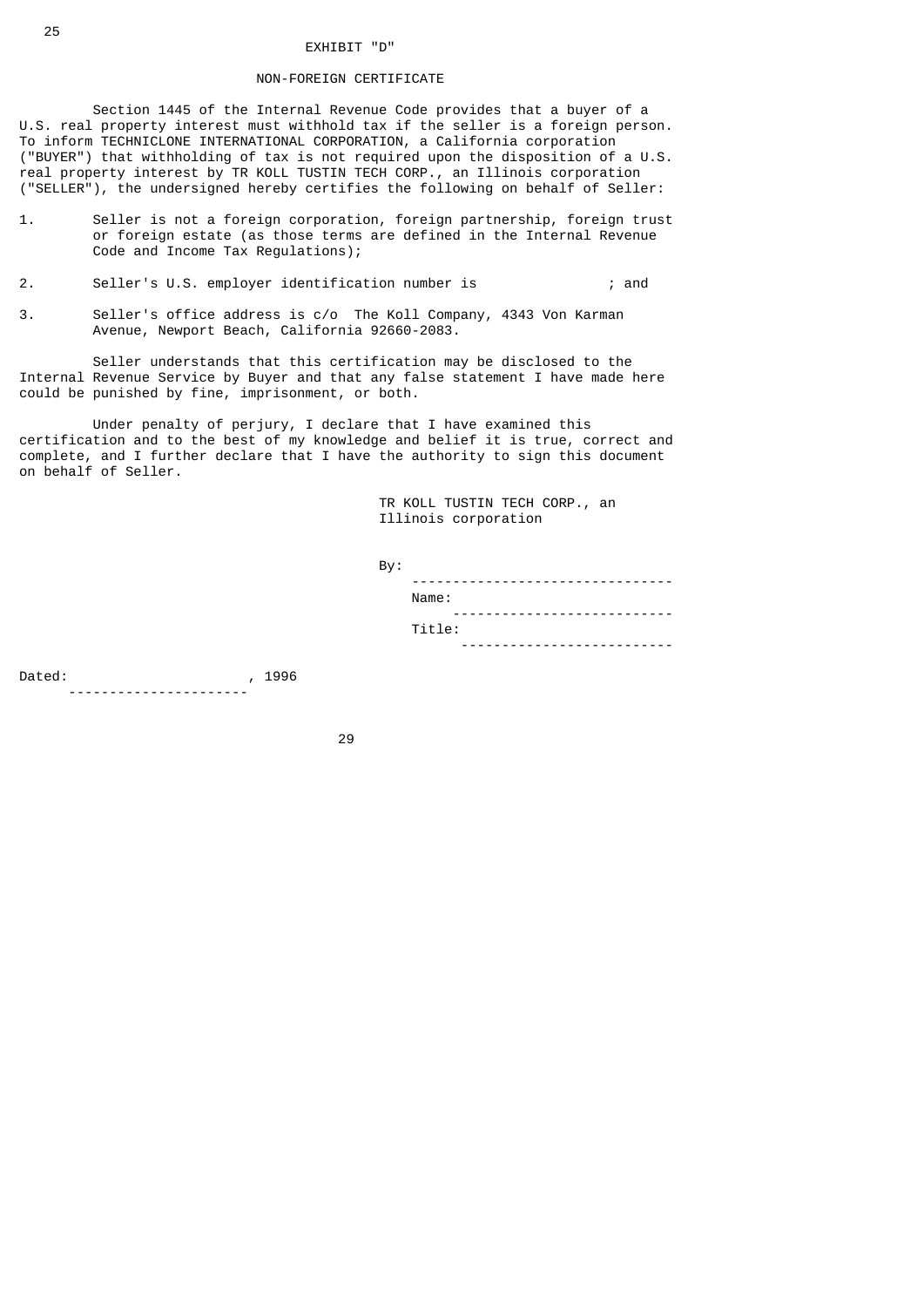### BILL OF SALE

 TR KOLL TUSTIN TECH CORP., an Illinois corporation ("GRANTOR"), for good and valuable consideration paid by TECHNICLONE INTERNATIONAL CORPORATION, a California corporation ("GRANTEE"), the receipt and sufficiency of which is hereby acknowledged, by these presents does QUITCLAIM, BARGAIN, SELL and DELIVER unto Grantee its entire right, title and interest in all fixtures, equipment, furniture, furnishings, appliances, supplies, tools, machinery and other personal property of every nature and description owned by Grantor and attached to or located on all or any part of the real property (the "PROPERTY") more particularly described in Exhibit A attached hereto, comprising or otherwise forming a part of the building commonly known as 14272 Franklin Avenue situated in the City of Tustin, Orange County, California (the foregoing being collectively referred to as the "PERSONALTY"); but excluding any personal property owned by tenants under leases now or hereafter demising space in the improvements located on the Property or by any property manager.

 GRANTOR MAKES NO REPRESENTATION OR WARRANTY WITH RESPECT TO THE PERSONALTY. GRANTOR MAKES NO WARRANTY OF MERCHANTABILITY OR FITNESS FOR ANY PURPOSE WITH RESPECT TO THE PERSONALTY, AND THE SAME IS SOLD IN AN "AS IS, WHERE IS" CONDITION, WITH ALL FAULTS. BY ACCEPTANCE OF DELIVERY, GRANTEE AFFIRMS THAT IT HAS NOT RELIED ON GRANTOR'S SKILL OR JUDGMENT TO SELECT OR FURNISH THE PERSONALTY FOR ANY PARTICULAR PURPOSE, AND THAT GRANTOR MAKES NO WARRANTY THAT THE PERSONALTY IS FIT FOR ANY PARTICULAR PURPOSE AND THAT THERE ARE NO REPRESENTATIONS OR WARRANTIES, EXPRESSED OR IMPLIED.

 TO HAVE AND TO HOLD the Personalty unto Grantee, its successors and assigns forever.

 This instrument shall be governed by and construed in accordance with the laws of the State of California.

EXECUTED as of , 1996.

----------------------

 TR KOLL TUSTIN TECH CORP., an Illinois corporation

By:

| ---------<br>- -                 |
|----------------------------------|
| Name.                            |
| -----------------------<br>$  -$ |
| Title:                           |
| $- - -$<br>.                     |

30 and 20 and 20 and 20 and 20 and 20 and 20 and 20 and 20 and 20 and 20 and 20 and 20 and 20 and 20 and 20 an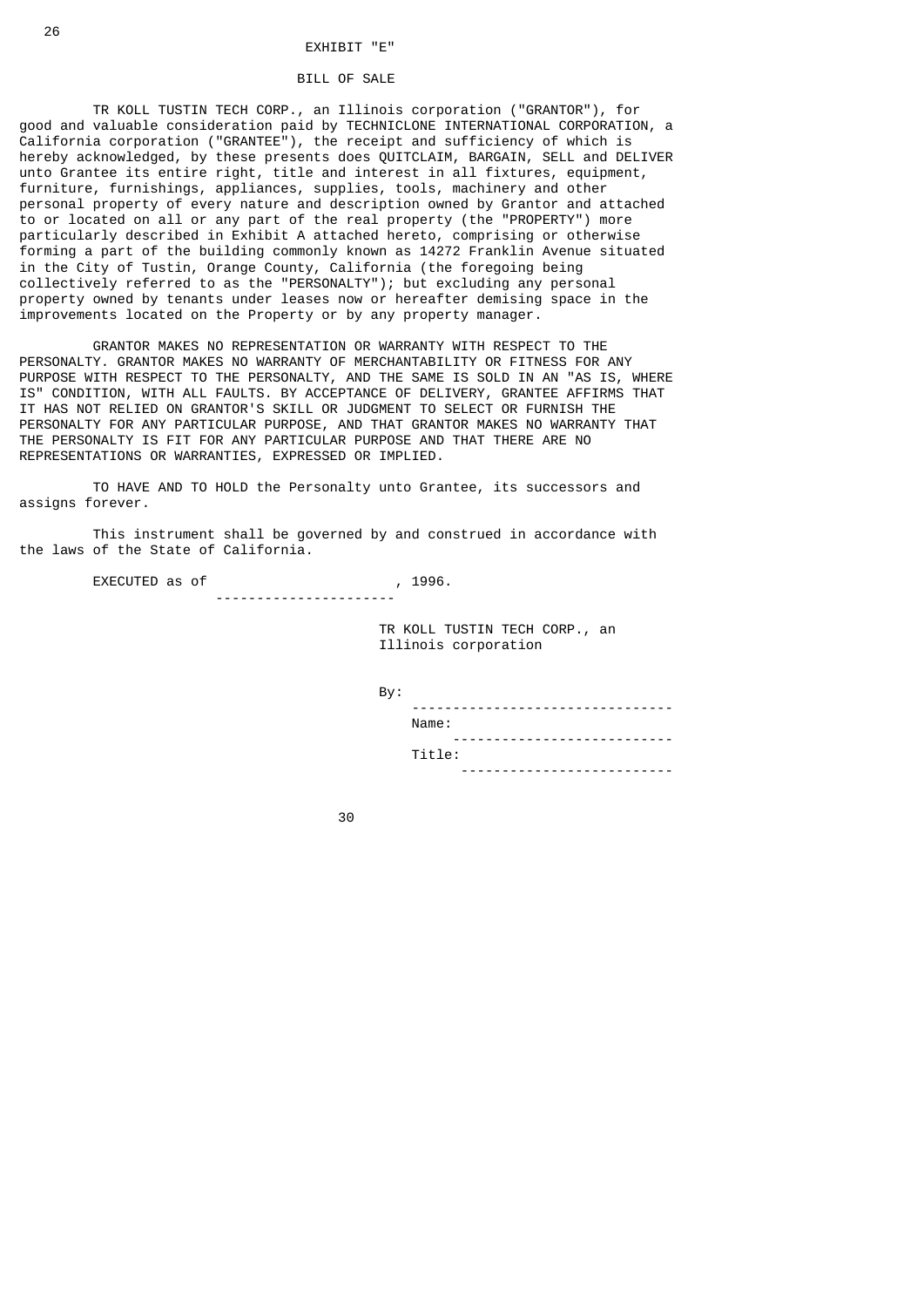# EXHIBIT A

# THE PROPERTY

 [This legal description is subject to confirmation and correction for accuracy by Title Company]

The land referred to below situated in the County of Orange, State of California and described as follows: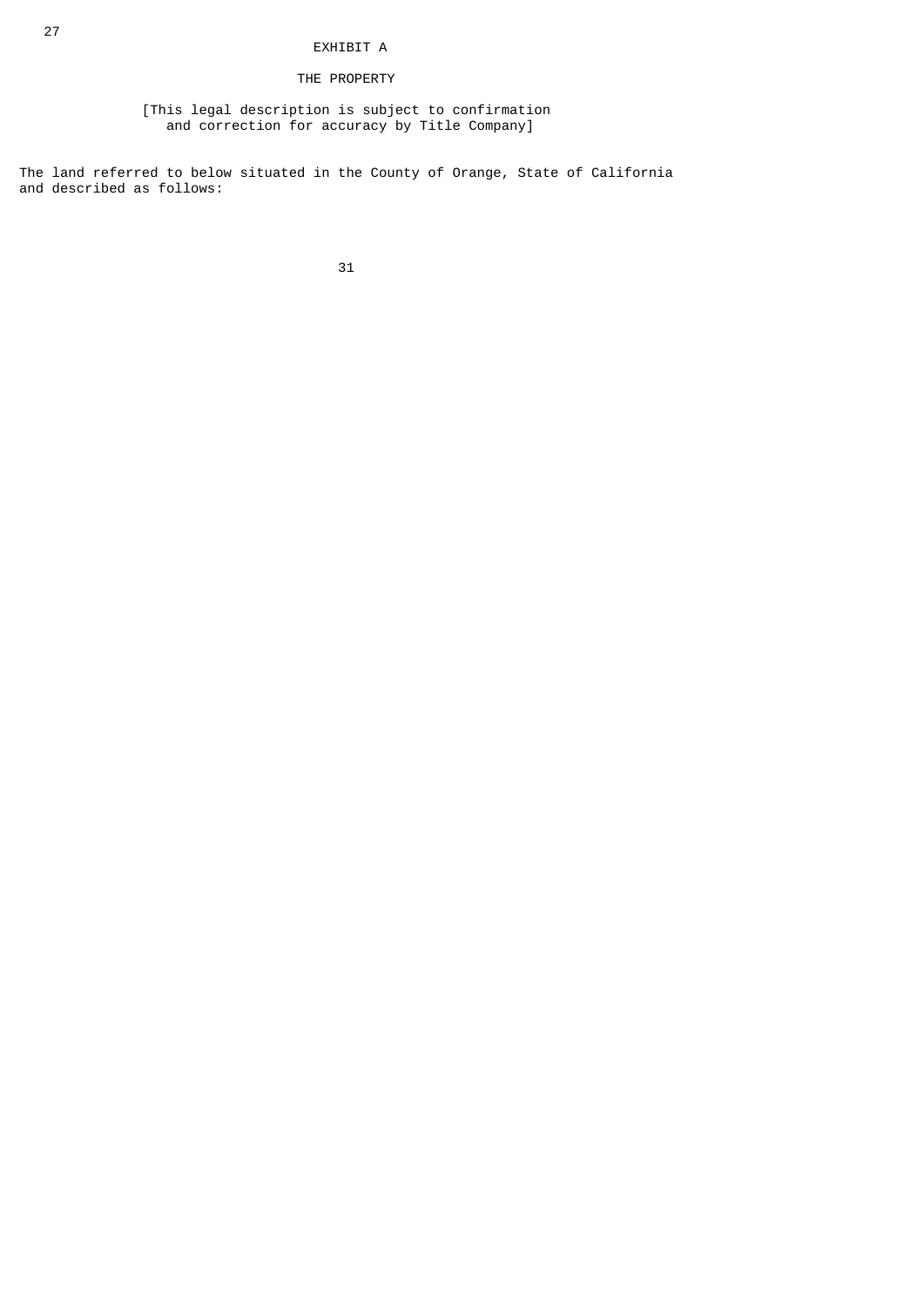### ASSIGNMENT OF LEASES

 This Assignment of Leases ("ASSIGNMENT") is made in the County of Orange, State of California, as of October \_\_\_\_, 1996 between TR KOLL TUSTIN TECH CORP., an Illinois corporation ("ASSIGNOR"), and TECHNICLONE INTERNATIONAL CORPORATION, a California corporation ("ASSIGNEE"), who agree as follows:

 1. ASSIGNMENT AND ASSUMPTION. For good and valuable consideration, including, without limitation, the terms and conditions of that certain Purchase Agreement for Real Property and Escrow Instructions dated as of September \_ 1996 between Assignor and Assignee (the "PURCHASE AGREEMENT"), Assignor assigns to Assignee all of Assignor's right, title and interest as Lessor in the leases described on the attached Exhibit "A" ("LEASES"), if any. Assignee accepts the assignment and assumes and agrees to perform, as a direct obligation to the Lessee, all the obligations and liabilities of Assignor as Lessor under the Leases arising on or after the date of this Assignment, including, without limitation, all obligations and liabilities regarding or pertaining to any security deposits under the Leases, which security deposits were actually received by Assignee (including, without limitation, any and all obligations to reimburse such security deposits to lessees under the Leases).

 2. EFFECTIVE DATE. This Assignment shall be deemed effective on the date ("EFFECTIVE DATE") the Grant Deed (as defined in the Purchase Agreement) is filed for record with the Orange County Recorder's Office.

 3. INDEMNIFICATION. Assignee shall indemnify, defend and hold harmless Assignor and Assignor's employees, partners, subsidiaries, parents, affiliates, shareholders, officers, directors, attorneys, agents (including, without limitation, Koll Investment Management) attorneys, managers, property managers, asset managers, and all of their predecessors, successors and assigns, from and against all liabilities, claims, losses, actions, damages, fines, costs (including, without limitation, attorneys' fees and costs, including on appeal), expenses, causes of action and demands, arising on or after the date of this Assignment, which are in any way connected with, the Lessor's obligations under the Leases, including, without limitation, all obligations and liabilities regarding or pertaining to any security deposits under the Leases, which security deposits were actually received by Assignee (including, without limitation, any and all obligations to reimburse such security deposits to lessees under the Leases).

 4. ATTORNEYS' FEES. In any action between the parties to enforce any of the terms or provisions of this Assignment, the prevailing party in the action shall be entitled to recover from the non-prevailing party, in addition to damages, to injunctive relief or other relief, to its reasonable costs and expenses, including, without limitation, costs and reasonable attorneys' fees (including on appeal).

 5. SUCCESSORS AND ASSIGNS. This Assignment shall inure to the benefit of the parties and their respective successors and assigns.

 6. SEVERABILITY. If any provision of this Agreement shall be held invalid or unenforceable for any reason and to any extent.

 7. MERGER. This Assignment contains the entire understanding between the parties relating to its subject matter. All prior and contemporaneous agreements and understandings, whether oral or written, are superseded by this Assignment. Nothing